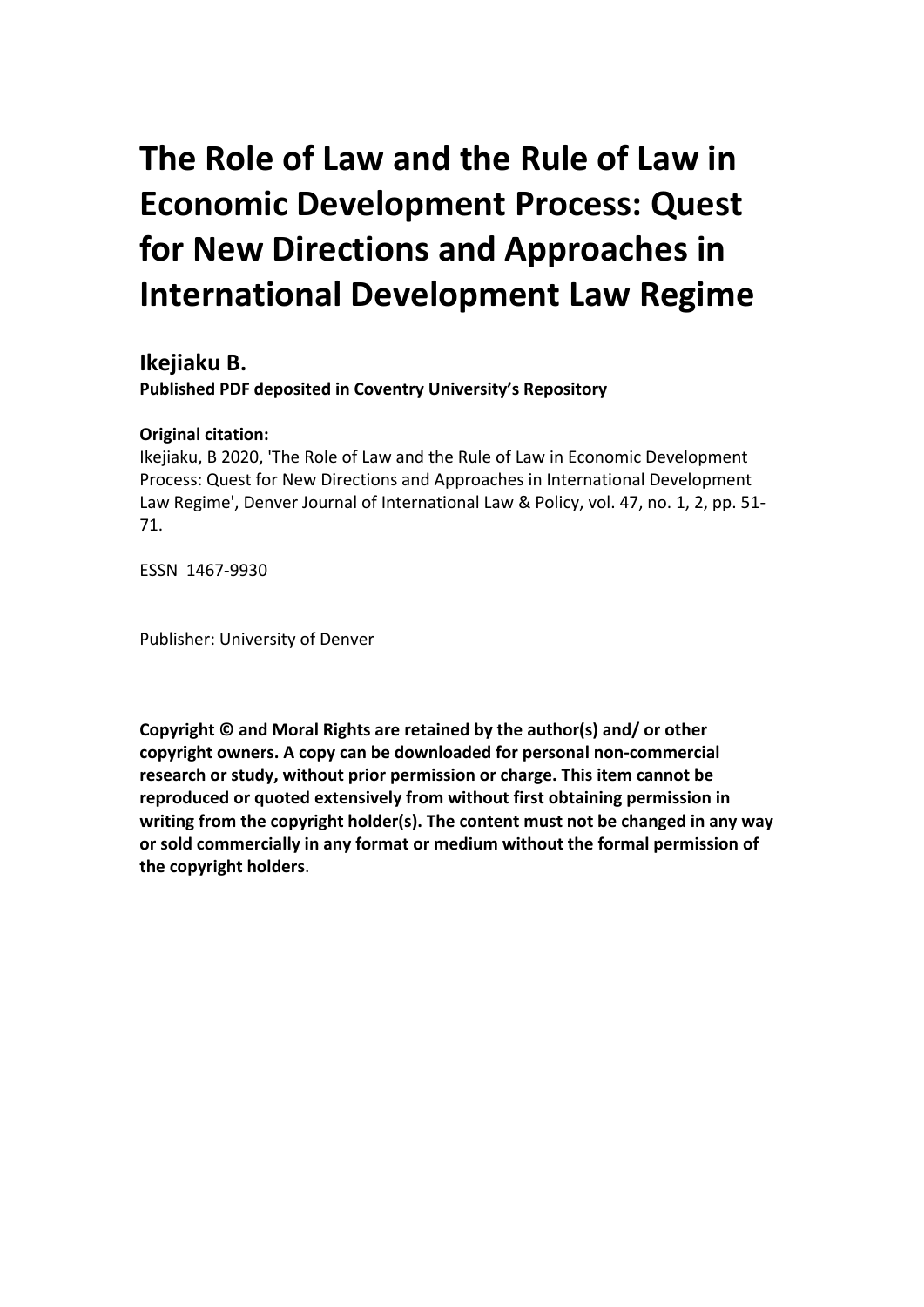## **THE ROLE OF LAW AND THE RULE OF LAW IN THE ECONOMIC DEVELOPMENT PROCESS: QUEST FOR NEW DIRECTIONS AND APPROACHES IN INTERNATIONAL DEVELOPMENT LAW REGIME**

BRIAN-VINCENT IKEJIAKU\*

#### **INTRODUCTION**

"Trends of events in the international system appear to have clearly established that developing countries have been placed in a weaker structural position in the global-economy<sup>1</sup> but also tend to be placed in a less dominant position on other variable indicators"<sup>2</sup> of power within the international system, including political, military, and legal.<sup>3</sup> Evidence also suggests that the international development "le-

*See* Anthony Carty, *The Concept of International Development Law*, 1 INT'L SUSTAINABLE DEV. L.

Dr. Brian-Vincent Ikejaiku is a Director of Post Graduate Law Studies and Research Associate at the Centre for Trust, Peace and Social Relations (CTPSR) at Coventry University, United Kingdom. He was appointed as a visiting Professor of International Law to the European College of Business in mid-2016. Ikejaiku's expertise is International Law and Global Development, particularly international development law and his research focuses mainly on international law, global North and global South. The author thanks the Coventry Law School and Global Research Group at CTPSR and acknowledges the comments of one Professor at Warwick, a leading expert in the field, on the final draft.

<sup>1.</sup> Millenium Development Indicators: World and Regional Groupings, UNSTATS, https://unstats.un.org/unsd/mi/worldmillennium.htm (stating "there is no established convention for the designation of "developed" and "developing" countries or areas in the UN system."). In this article, the term *developing country* will be used interchangeably with *Third World* or *Global South and, the term developed country used interchangeably with Global North or Western World. Id.*

<sup>2</sup>*. See* Brian Ikejiaku*; International Law, the International Development Legal Regime and Developing* Countries, 7 L. & Dev. R. 1, 131 (2014).

<sup>3</sup>*. Id.*; *See* R.P. ANAND, CONFRONTATION OR COOPERATION?: INTERNATIONAL LAW AND DEVELOPING COUNTRIES, (1987). Stating,

For example, in legal trends, the [U.S.] and Britain still strongly influence undertakings in the international legal regime. In economic trends, significant [developments] since the 1980s show the virtual collapse of the market value of the natural resources extracted from the territories of developing countries and the continued triumph of Western owned multinational corporations (["MNCs",] which control processing) and under political trends, Western countries' occupation of most of the strategic positions in global organizations such as the United Nations (including wielding "veto power") as well as in other international [organizations] or agencies.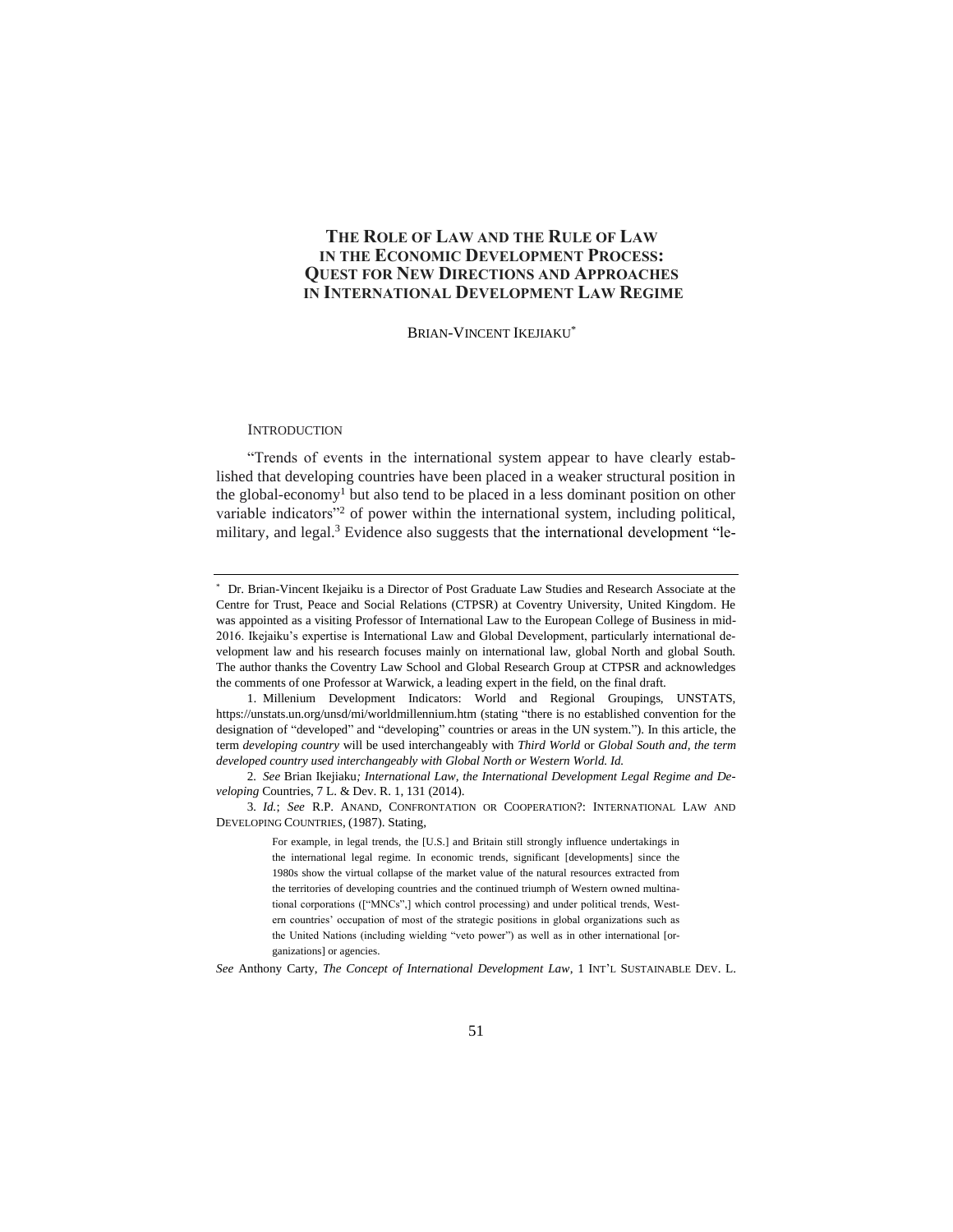gal regime shows a clear, wide-gap between the more developed and prosperous global north as compared to the miserable realities of violent conflict and chronic poverty experienced by a significant proportion of the" global south's population, particularly in developing poor countries.<sup>4</sup> "These gaps and inequalities reflect not only failures of understanding, conflicts of interest, resource constraints, and poor implementation, $5$  but also a kind of concerted practice involving the leaders of rich western countries" and international organizations do not show practical and convincing development commitments, particularly strategic and functional legal reforms in developing countries.<sup>6</sup> For example, 1 billion dollars of the financing mapped out for development "were diverted from the war on poverty, going instead towards the war on terrorism,"7 thereby making things economic situation more difficult globally, especially in the developing countries., One key negative spill-over effect or implication is the rise on terrorist activities within the international system.<sup>8</sup>

The paper identifies that the specific issue borders on the "Role of Law" and the formal legal system in development process and the effects within the countries of the global south. The paper examines approaches to the "Role of Law" and importance of the "Rule of Law" in economic development process.<sup>9</sup> It is submitted

4. ROY CULPEPER ET AL., HUMAN SECURITY, SUSTAINABLE AND EQUITABLE DEVELOPMENT: FOUNDATIONS FOR CANADA'S INTERNATIONAL POLICY 23 (2005).

5*. See* K. Donovan, Bono and Geldof: World Leaders Failing to Keep Promises (May 16, 2020) https://www.christiantoday.com/article/bono.and.geldof.world.leaders.failing.to.keep.financial.pledges/ 10795.htm; Brian-Vincent Ikejiaku, *International Law Is Western Made Global Law: The Perception of Third World Category*, 6 AFR. J. OF LEGAL STUD. 337, 353 (2014).

6. Ikejiaku, *supra* note 2; Andreas L. Paulus*, International Law After Postmodernism: Towards Renewal or Decline of International Law?*, 14 LEIDEN J. OF INT'L L. 727, 732-33 (2001).

7. Ikejiaku, *supra* note 2; *See* Shahrbanu Tadjbakhsh, Human Security Center presentation at the University of British Columbia Human Security Report: War and Peace in the 21st Century, (Sept. 09, 2005) (transcript available at https://web.archive.org/web/20070320123627/http://www. peacecenter.sciences-po.fr/conflicts-ip-st.htm).

8*. See* Robert I. Rotberg, *Failed States in a World of Terror*, 81 FOREIGN AFF. 127, 139 (2002).

9. James A. Grant, *The Ideals of the Rule of Law*, 37 OXFORD J. OF LEGAL STUD. 383, 383 (2017). In this paper, the Law is seen as a precursor to the Rule of Law, in the sense that Rule of Law cannot exist or thrive where there is no Law in place. The level of success of the Rule of Law depends on how active the Law plays its roles in the society. *Id.* at 383. Jurists and Philosophers have attempted to bring a sharp distinction between the Rule of Law and the Law, but the problem is lack of simplicity; some differentiate them as two kinds of Rule of Law ('rule of authority and procedural rule of law' and, 'rule of reason and substantive rule of law.') *Id.* The Law or Role of Law is simply rule by any law that is created by the highest law-making body of any nation; what the law is and its purpose is not usually the concern. It is merely the spirit of the law, the procedure and value neutral. There might be letters of the law stipulating how a country should be governed (particularly in dictatorial society) without the Rule of Law present or in practice in the same society. The Rule of Law connotes rule is founded on certain principles of law; it is a value laden concept which includes democratic values of liberty, equali-

<sup>(2008);</sup> *see also* Kevin Narizny, *Anglo-American Primacy and the Global Spread of Democracy: An International Genealogy*, 64 WORLD POL. 341, 342 (2012). Westerners, particularly the U.S. and Britain, have been able "to influence the political . . . development of states around the world. In many of their colonies, conquests, and clients, they have propagated ideals and institutions conducive to democratization." *Id.* at 341.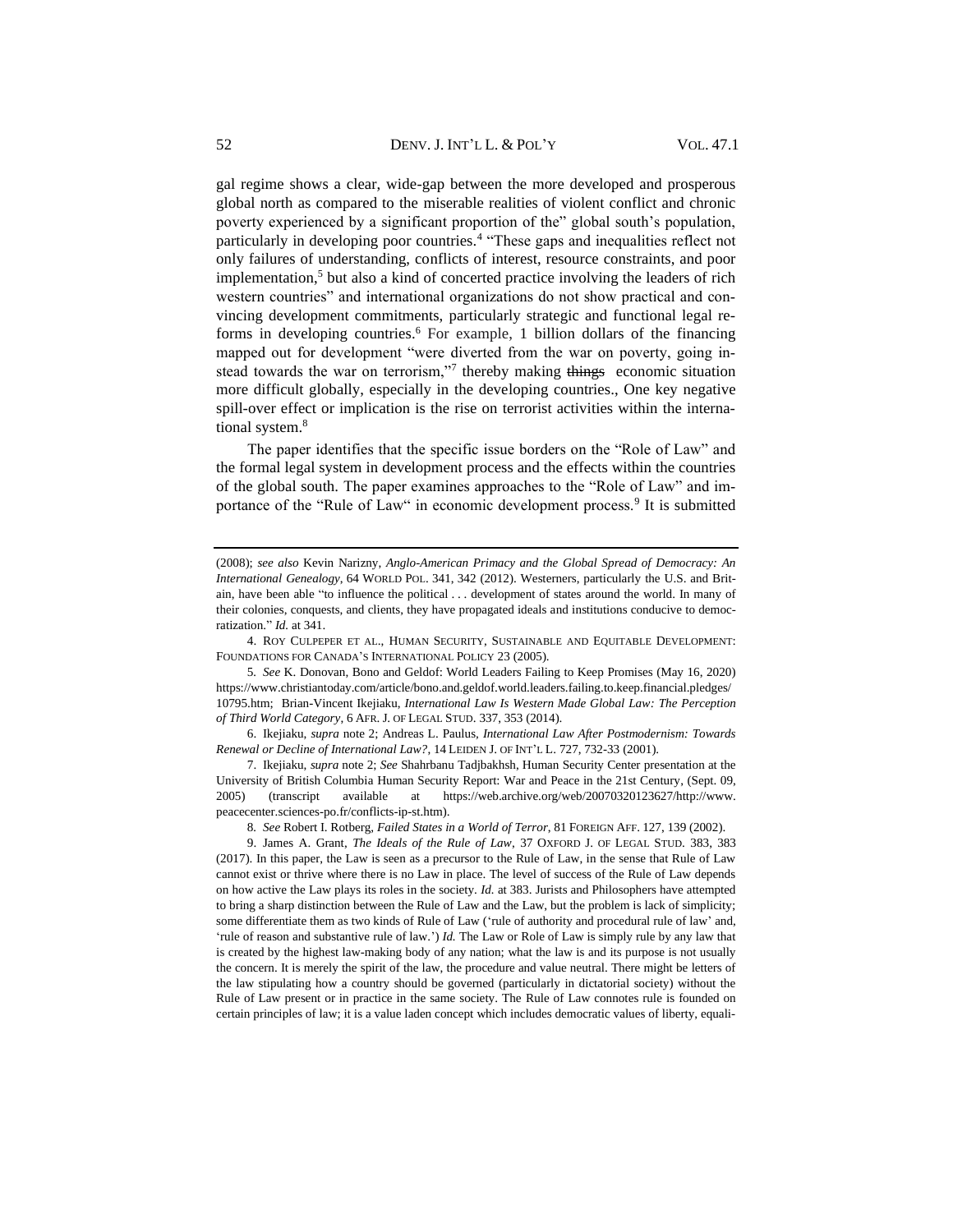that "Law" as a tool for development may serve well in the developed world because the relevant structures and features are available for Law to act as a tool for development; however, in the developing poor countries, there are no such features or structures. Thus, in developing countries Law cannot work as a tool for development, but as a facilitator in order to take into consideration the local needs. Law cannot serve as a tool for development in developing countries because it has already been packaged based on the legal system and climate of the developed world before it was transplanted, and the packaged Law was not meant to be altered (this was the failure of Law and Development Movement). However, as a facilitator, Law could be used with appropriate attention to the local culture, social, and economic needs of developing countries.

The paper critiques the current approach which sees Law as a tool or mechanism for development itself. It argues that Law and/or the Rule of Law should be more functional in the roles they play in the international development process, in order to improve the development stance of the third world countries, and in turn serve as one of the key ways to achieve peace and security in the global plane. In "order to make international development law agenda 'functional', the strategy would be to approach Law" from a new direction, that is, "as a 'facilitator of development reform', rather than as 'a tool for development itself.'"<sup>10</sup> This approach "will help take into consideration indigenous needs and thereby remove disagreements over reform priorities and improve efficiency and accountability."<sup>11</sup> This is a new direction that highlights the importance and necessity of "focusing the international system's approach to Law as a 'means to facilitate' local empowerment, social cohesion, and justice – or as an approach to development consistent with the life choices and development goals of indigenous populations, rather than as it has generally appeared as an 'end in itself'."<sup>12</sup> Thus, it appears impractical and a mere academic exercise to suggest a general theory of law and development as presented in Lee's work.<sup>13</sup> This is because empirical scholarly research suggests that no single theory is fit for analyzing the entire law and development issues and no unilateral approach is capable of achieving development reforms or more embracing 'development goals' in different societies with distinct and diverse social, cultural, and economic exigencies.<sup>14</sup>

ty, justice, supremacy of the law, separation of powers, transparency and others. *See e.g.* Joseph Raz, *Legal Principles and the Limits of Law*, 81 YALE L. J. 823 (1972). This paper while, recognizing such distinction, will employ the concepts with the understanding and consideration that Rule of Law cannot thrive in a society where there is no Law in place. *Id.*

<sup>10.</sup> Ikejiaku, *supra* note 2.

<sup>11</sup>*. Id.*

<sup>12</sup>*. Id.*

<sup>13</sup>*. See* Yong-Shik Lee, *General Theory of Law and Development*, 50 CORNELL INT'L L. J. 415, 417-18 (2017).

<sup>14.</sup> Von Christain Boulanger, *Law and Development as Practice and as Theory–From Self-Estrangement to Alienation?*, DAS BLOG DES BERLINER ARBEITSKREISES RECHTSWIRKLICHKEIT 1, 7-8 (2015). As a final note in his presentation, Boulanger clarifies that, it seems that it is necessary to revisit the vocabulary: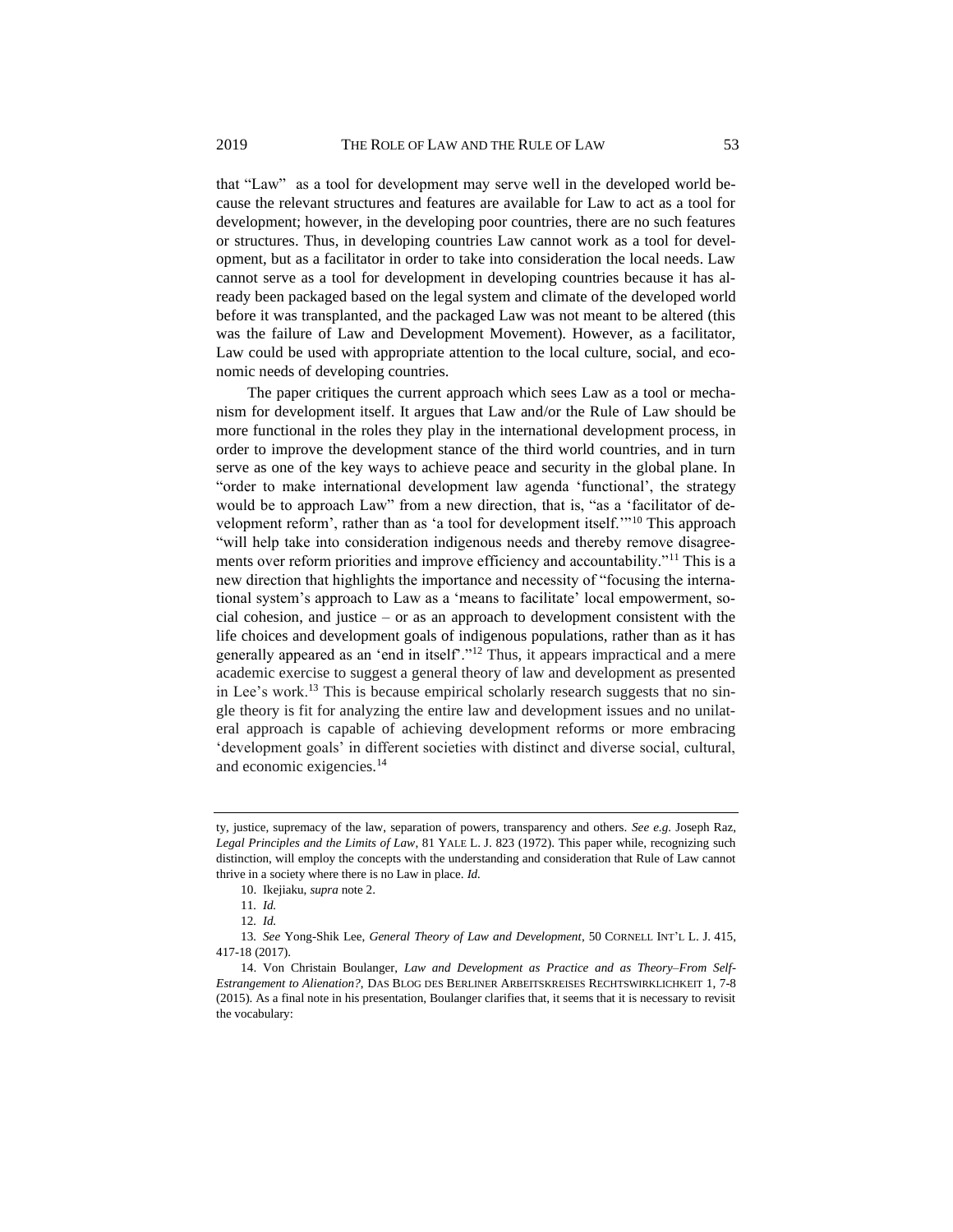The paper is of the view that (international) law and development regime has a crucial role to play in order to achieve global well-being and facilitate the effort towards achieving global-peace and security. This is by focusing attention on the Role of Law and the formal legal system (that is the importance of the Rule of Law) in development process in the developing countries. In terms of methods and theoretical perspective, this paper uses the well-being and functionalist legal theoretical approaches, "interdisciplinary and critical-analytical approach within the framework of (international) law and development."<sup>15</sup> It employs comparative and qualitative empirical evidence from developing and developed countries for its analysis. While the well-being and functionalist legal theoretical approaches will be used to analyze the proposed importance and functions of Law, which is centerd on considering and improving indigenous needs; the interdisciplinary and criticalanalytical perspective involve employing literature in the Legal, International Relations, Economics, and International Development fields. This will be critically analyzed within the framework of (international) law and development. The qualitative empirical evidence is employed by gathering relevant material from both developing and developed countries for an in-depth comparative analysis.

The structure of this paper is presented in five sections. Section 1 is the general introduction. Sections 2 looks at the complex issue of the relationship between the Rule of Law and economic development. Section 3 briefly introduces the Structural Functional and Well-Being legal theories used for analysis in section 4. Section 4 examines the approaches and directions of the Role of Law in economic development process. The summary and conclusion are in Section 5.

#### II. THE RELATIONSHIP BETWEEN THE RULE OF LAW AND ECONOMIC DEVELOPMENT

The subject of Rule of Law is an age-long discourse, $16$  but more recently the discussion on Rule of Law and economic development has prominently been fea-

> "Concepts like 'import', 'export', 'transplant' or 'transfer' are misleading, since they do not describe what is actually happening. What [they] are dealing with are transformations of normative orders, or 'travelling models.' Law is about stability of expectations, and this is a function that legal system must provide, regardless of their external appearance. The key is to check [not just] whether global models fit the local context, and meet the actual local needs." *Id.*

However, this is where the problem lies; (different) global models must be approached to suit with local distinctiveness – this is the only way law could facilitate development process in the global south. *Id.*

15. Ikejiaku, *supra* note 2.

16*. See* M. THOMAS, RULE OF LAW IN WESTERN THOUGHT (World Bank Group, 2001). "Plato wrote one of the earliest surviving discussions. While convinced that the best form of government is rule by a benevolent dictator, Plato concedes that, as a practical matter, persons with the necessary leadership qualities are rare. Accordingly, he imagines a utopia that is governed not by a benevolent dictator, but by Nomos, the god of Law. In "The Politics," Aristotle also considers whether it is better for a king to rule by discretion or according to law, and comes down firmly on the side of law; individuals are too often swayed by private passions. Christian philosophers, seeing the power to rule as a delegation from God, the Lawgiver, saw any kingly act contrary to "natural" law as an express violation of this delegation for which a monarch would surely be punished after death." *Id.*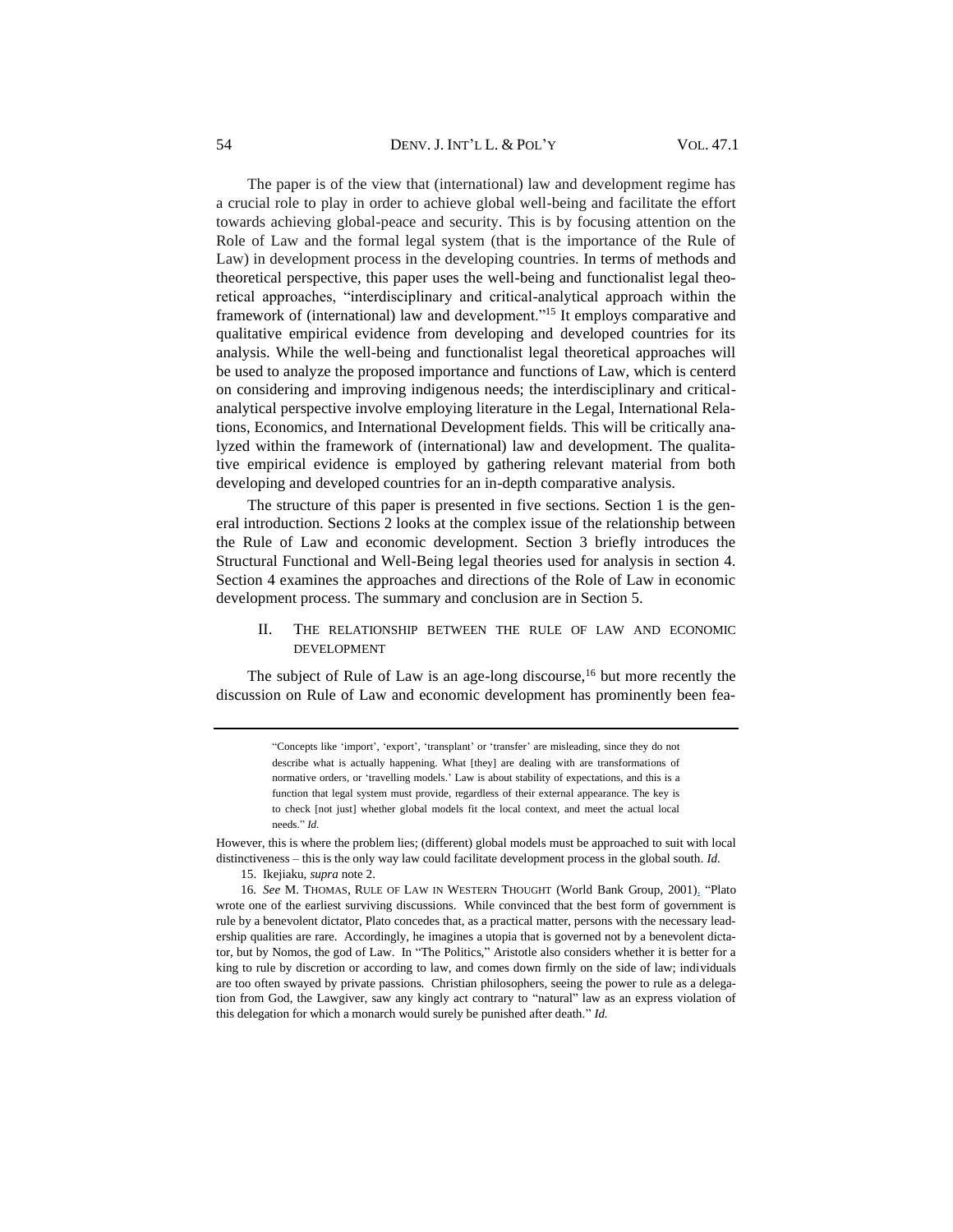tured in the academic literature and professional practice.<sup>17</sup> There appears to be a close association between efficient Rule of Law and high growth, as well as between respect for the Rule of Law, justice, political stability, and sustainable development.<sup>18</sup> In his work, Faundez argues that constitutionalism seeks to reduce the stakes of politics by protecting liberty and human dignity.<sup>19</sup> In this respect, constitutionalism sets limits to the powers of the state and protects individual freedom, considering that the concept of constitutionalism is not far from the notion of the Rule of Law, as it provides the institutional foundation for the Rule of Law in the contemporary society to thrive.<sup>20</sup> While the similarities between constitutionalism and the Rule of Law may still raise some issues, there is clear suggestion that the protection of basic rights and liberties is an essential component of any democratic process and an essential feature of the Rule of Law.<sup>21</sup> It has been argued that distortion of the Rule of Law weakens the institutional foundation of economic growth, and results in legal and institutional frameworks of the State being crippled. This creates the single greatest obstacle to good governance and economic and social development.<sup>22</sup> The harmful effects of a weak legal system "are especially severe on the poor, who are hardest hit by economic decline" and "are the most reliant on the provision of basic needs and public services."<sup>23</sup>

While there is available evidence to suggest how Law or the Rule of  $Law<sup>24</sup>$  interacts with development,<sup>25</sup> the greater debate centers on the approach and direc-

*Id.* And Lon Fuller, in his much authoritative work, *The Morality of Law*, promulgates eight principles

<sup>17</sup>*. See e.g.* Sonia E. Rolland, *Developing Country Coalitions at the WTO: In Search of Legal Support*, 48 HARV. INT'L L. J. 483 (2007); *see also* Matthew Stephenson, *Rule of Law as a Goal of Development Policy*, WORLD BANK RESEARCH (Mar. 6, 2019, 11:48 AM), https://www.eldis.org/document/A37080; *see e.g.* Thomas Carothers, *The Rule of Law Revival*, 77 FOREIGN AFF. 95 (1998).

<sup>18</sup>*. See* G. Yash, *The Rule of Law, Legitimacy, and Governance*, 14 INT'L. J. OF THE SOC. OF L. 179 (1986); *see generally* Lord Bingham, *The Rule of Law*, 66 CAMBRIDGE L. J. 67 (2007).

<sup>19.</sup> Julio Faundez, *Law and Development Lives On* 22 (Warwick Law School, Legal Studies Research Paper No 2011-12, 2011).

<sup>20</sup>*. Id.*

<sup>21</sup>*. See id.*

<sup>22.</sup> See Brian Ikejiaku, *The Relationship between Poverty, Conflict and Development*, 2 J. SUSTAINABLE DEV. 15, 15 (2009) [hereinafter Poverty, Conflict and Development].

<sup>23</sup>*. Id*.; *See also World Bank Finds Corruption is Costing Billions in Lost Development Power*, PROBE INT'L (Sept. 29, 2004), https://journal.probeinternational.org/2004/09/29/world-bank-findscorruption-is-costing-billions-in-lost-development-power/.

<sup>24</sup>*. What is the Rule of Law*?, UNITED NATIONS, https://www.un.org/ruleoflaw/what-is-the-ruleof-law/. For the purpose of this paper, the Rule of Law incorporates the simple and direct U.N. definition and Lon Fuller's eight (8) principles of legality which capture the essence of the Rule of Law. The U.N. defines it as

a principle of governance in which all persons, institutions and entities, public and private, including the [s]tate itself, are accountable to laws that are publicly promulgated, equally enforced and independently adjudicated, and which are consistent with international human rights norms and standards. It requires, as well, measures to ensure adherence to the principles of supremacy of law, equality before the law, accountability to the law, separation of powers, participation in decision-making, legal certainty, avoidance of arbitrariness and procedural and legal transparency."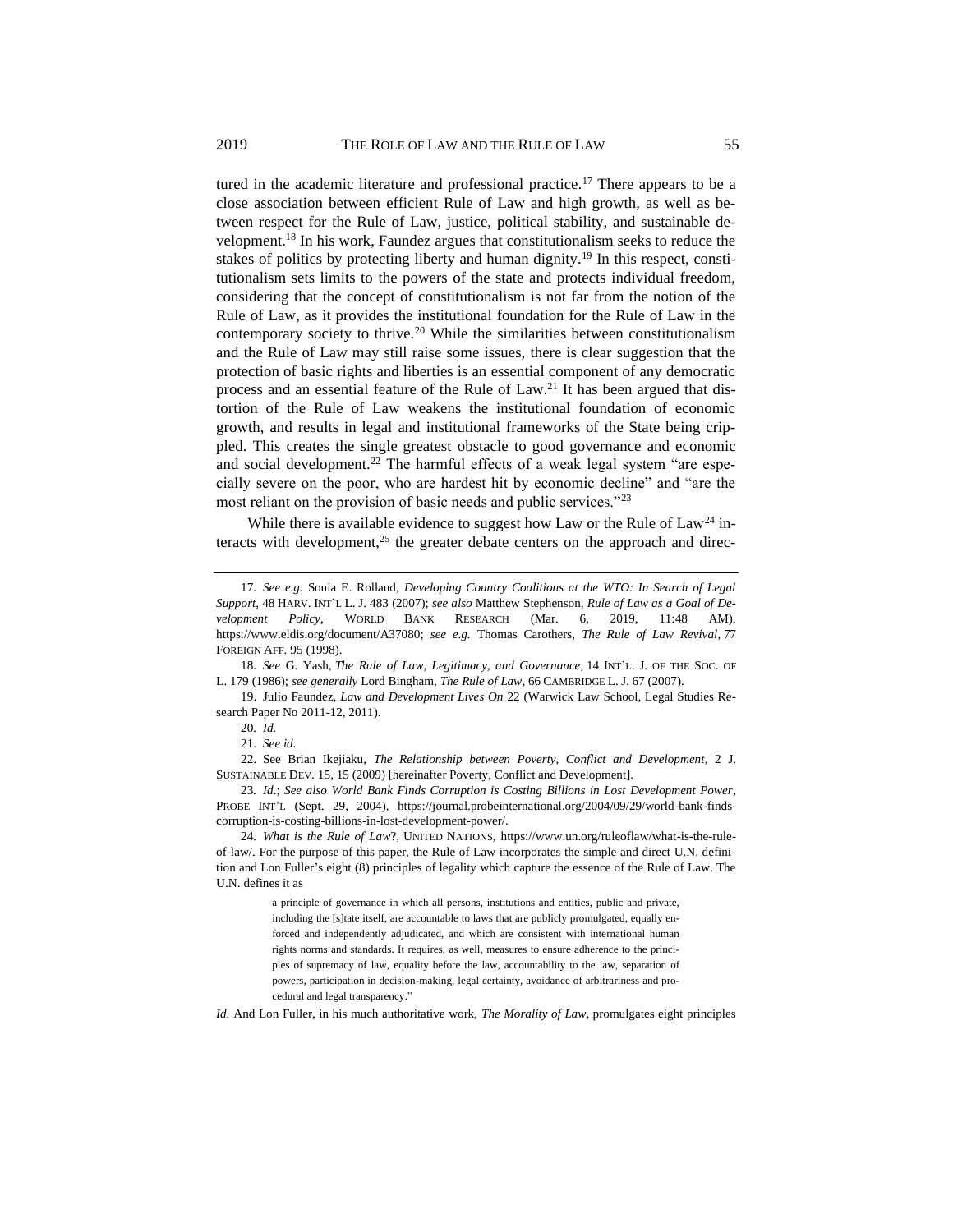tion of the Law, that is "how to go about it, rather than whether it has the potential to promote development."<sup>26</sup> There is a wide assumption suggesting the Rule of Law is necessary for the growth of the economy– a very essential attribute of economic development, but the Rule of Law is a multidimensional concept that connotes various ranges of different components.<sup>27</sup> Contemporary legal and economic theory exposes the link between the Rule of Law with the economic growth and development.<sup>28</sup> It is fairly established in the "legal theory, there is a general view that the Rule of Law is essential to any modern legal system, but there is no single viewpoint in terms of determining its scope and content."<sup>29</sup> Series of empirical research conducted show there have been considerable efforts to formulate suitable empirical assessment of the Rule of Law, covering the subjective indices and objective indicators; this suggests that there are two empirical assessments of the Rule of Law – the theoretical subjective and those using practical institutional  $\&$ legal environment.<sup>30</sup> However, "the relative benefit of either type of indicator has

*See* LON L. FULLER, THE MORALITY OF LAW, 21 (New Haven: Yale Univ. Press rev. ed. 1969). Furthermore, the

> World Justice Project has proposed a working definition of the rule of law that comprises four principles: (a) a system of self-government in which all persons, including the government, are accountable under the law (b) a system based on fair, publicized, broadly understood and stable laws (c). a fair, robust, and accessible legal process in which rights and responsibilities based in law are evenly enforced (d) diverse, competent, and independent lawyers and judges.

26. DR. NANDINI RAMANUJAM, THE RULE OF LAW AND ECONOMIC DEVELOPMENT: A COMPARATIVE ANALYSIS OF APPROACHES TO ECONOMIC DEVELOPMENT ACROSS THE BRIC COUNTRIES 3 (McGill University).

29*. Id.* at 183.

30. While the subjective indices involve the theoretical evaluations of experts or citizens or those

of legality that capture the basic essence of the Rule of Law:

<sup>(</sup>i) laws must be of general application; (ii) laws must be widely promulgated or publicly accessible to ensure that citizens know what the law requires; (iii) laws should be prospective in application; (iv) laws must be clear and understandable; (v) laws must be noncontradictory; (vi) laws must not make demands that are beyond the powers of the parties affected; (vii) laws must be constant and not subject to frequent changes; and (viii) laws must reflect congruence between rules as announced and their actual administration and enforcement.

American Bar Association Division for Education, *What is the Rule of Law*, AMERICAN BAR ASSOCIATION, https://www.americanbar.org/content/dam/aba/migrated/publiced/features/Part1Dialogue ROL.authcheckdam.pdf.

<sup>25.</sup> AMARTYA SEN, DEVELOPMENT AS FREEDOM 1 (Oxford Univ. Press 1999) (stating "development is about creating freedom for people and removing obstacles to greater freedom. Greater freedom enables people to choose their own destiny. Obstacles to freedom, and hence to development, include poverty, lack of economic opportunities, corruption, poor governance, lack of education and lack of health.").

<sup>27</sup>*. Id.* This ranges from the same law applicable to everybody, human rights including security of the person, and property rights, to separation of powers, checks and balances on the arms of government, combating of corruption, and accountability. *See* Stephen Haggard & Lydia Tiede, *The Rule of Law and Economic Growth: Where are We?*, 39 WORLD DEV. 673, 673 (2011).

<sup>28.</sup> Katerina Kocevska, *Rule of Law – Condition for Economic Development (Republic of Macedonia*), 11 SEEU REV. 183, 185 (2015).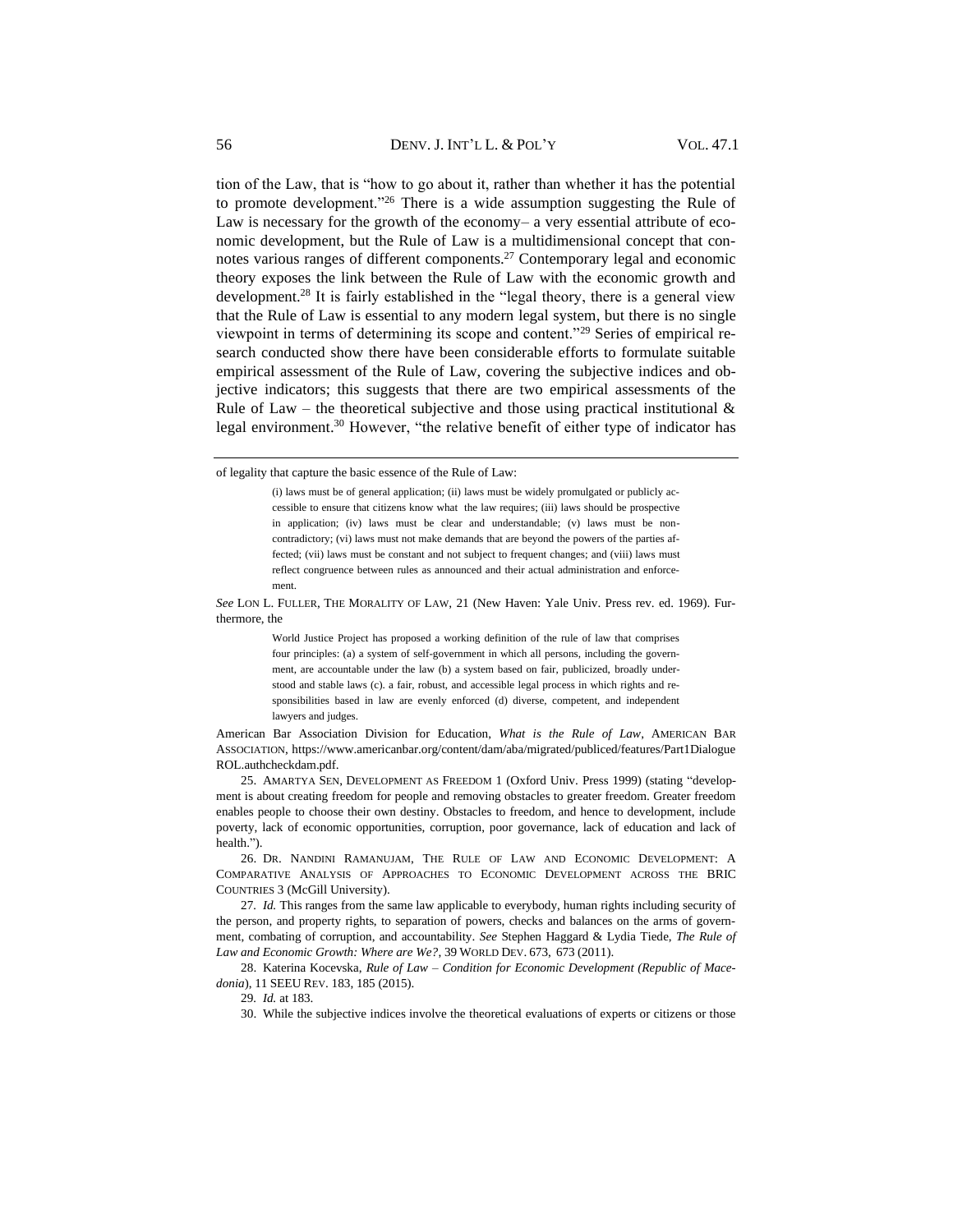been an ongoing point of controversy";<sup>31</sup> while the subjective measure is prone to risk of bias, there is the tendency that the objective assessment may be irrelevant on how the institution works.<sup>32</sup> As subjects seeking assurance of protection from the Law, the Rule of Law "still implies the creation of [a] legal system that establishes public order."<sup>33</sup> In this respect, "it suggests that the exercise of freedom of market and entrepreneurship, and the protection of ownership rights" are possible only if the natural and artificial persons acting on the market or property owners feel confident and safe in an entity.<sup>34</sup>

During the 1990s and 2000s, the notion that favorable economic development impacts on formal legal institutions was virtually accepted by many.<sup>35</sup> This is essentially as a result of the growing use of standard of measurement professing to determine the quality of the Rule of Law. The World Bank's Rule of Law Index, compiled from many sources and stand-points on the operation of legal institutions, was employed to demonstrate that the nature of a country's adherence to the tenets of the Rule of Law significantly correlates to the effects of its level of economic development.<sup>36</sup> For example, it was argued robustly that an "improvement in the Rule of Law score by one standard deviation (from levels prevailing in Ukraine in early 2000s) would," as it was claimed, "lead to a fourfold increase in per [capita] income over the long term."<sup>37</sup> However, this World Bank and other similar "initiatives came to be questioned as the expected relationship between" Rule of Law (or legal reform) and economic growth failed to yield positive result in a number of contexts.<sup>38</sup> A good illustration is China under Deng Xiaoping<sup>39</sup> – how should one reconcile China's (economic) growth rate with its Rule of Law credentials? China has been ear-marked as the fastest growing economy and one of the most important in the world.<sup>40</sup> There is prediction by commentators that "China" will surpass the size of the U.S. economy at some point in the second decade of this century" (in particular on purchasing power parity 'PPP', but not in per capita income level).<sup>41</sup> For example, China's profile in manufacturing, particularly in labor intensive industries is an accepted "challenge to the manufacturing sectors of

40. Kenneth W. Dam. *China As a Test Case: Is the Rule of Law Essential for Economic Growth?*  1 (John M. Olin Program in L. and Econ., Working Paper No. 275, 2006).

41*. Id.*

that make up aggregate measures; objective indicators are mapped out to capture features of the institutional and legal environment.

<sup>31.</sup> DR. NANDINI RAMANUJAM, *supra* note 26.

<sup>32</sup>*. See* Haggard et al., *The Rule of Law and Economic Development*, 11 ANN. REV. OF POL. SCI., 205, 208 (2008).

<sup>33.</sup> Kocevska, *supra* note 28, at 185.

<sup>34</sup>*. Id*.

<sup>35.</sup> Ding Chen & Simon Deakin, *On Heaven's Lathe: State, Rule of Law, and Economic Development* 2 (Ctr. for Business Research, Working Paper*,* No. 464, 2014).

<sup>36</sup>*. Id.*

<sup>37</sup>*. Id.*

<sup>38</sup>*. Id.* at 3.

<sup>39</sup>*. Id.*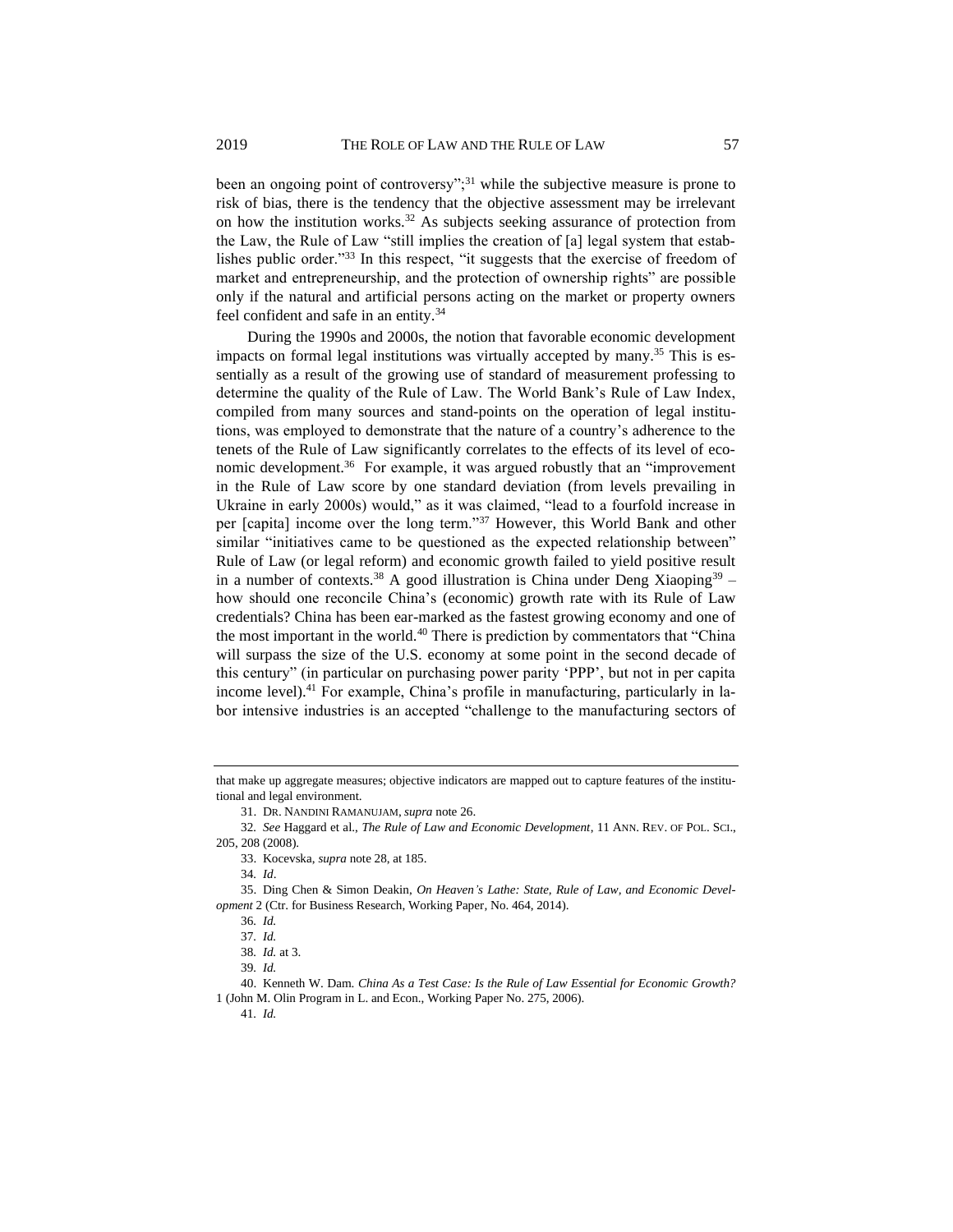the most advanced economies."<sup>42</sup> China is also growing beyond low wage manufacturing and has entered the high technology platform based on high-level research, and highly educated scientists and engineers that have performed in the area of "research and development activities from some of the world's most accomplished high technology firms."<sup>43</sup> This suggests "the coexistence of the two [may] mean that, contrary to the prevailing [academic] view, institutions are not important [elements], after all to economic growth."<sup>44</sup> In fact, one group of scholars has gone far about reaching that conclusion; thus, "China is an important counter example to the findings in the law, institutions, finance, and growth literature: Neither its legal nor financial system is well developed by existing standards, yet it has one of the fastest growing economies."<sup>45</sup> A tentative conclusion could be, at "least that legal institutions and the Rule of Law are not [particularly] important" to the extent as previously claimed.<sup>46</sup> The Chinese case provides a clearer picture and plausible support, just as Faundez suggests that the Rule of Law does not necessarily promotes economic development.<sup>47</sup>

However, while emphasizing the importance of Rule of Law to development process, Sen argues that development has to include a notion of Rule of Law or freedom, since "development is not only about economic growth, as measured by standard [of] indices such as GDP per capita."<sup>48</sup> Rather, he views development as a broader process, which its aim is to enhance people's capabilities.<sup>49</sup> Thus, according to Sen, scholars and development practitioners should take into account all the domains of social life, including economic, social, political and legal, since they all have a part on the development process.<sup>50</sup> In this context, various spheres of social life cannot be independently considered – "economic growth without social equity or economic re-distribution without effective political participation could hardly be

45. Franklin Alan, Jun Qian, & Meijun Qian, *Law, Finance, and Economic Growth in China*, 77 J. OF FIN. ECON. 57, 57 (2005).

46*. See* Dam, *supra* note 40, at 2 (providing that one group of scholars, Allen, Qian and Qian ('AQQ'), has gone far to reaching that conclusion.).

47*. See generally* GOOD GOVERNANCE AND LAW: LEGAL AND INSTITUTIONAL REFORM IN DEVELOPING COUNTRIES, (Julio Faundez, St. Martin's Press) (1997).

48. SEN, *supra* note 25, at 1; *see also* Julio Faundez, *Rule of Law or Washington Consensus: The Evolution of the World Bank's Approach to Legal and Judicial Reform*, *in* LAW IN THE PURSUIT OF DEVELOPMENT (A. Perry-Kesaris, Routledge, 2010).

49. SEN, *supra* note 25, at 4.

50. Amartya Sen, Address at World Bank Legal Conference: Role of Legal and Judicial Reform in Development (June 5, 2000).

<sup>42</sup>*. Id.*

<sup>43</sup>*. Id.* at 1-2.

<sup>44</sup>*. Id.* An important alternative route (from the Rule of Law) to achieving economic development is what is generally referred to as 'phenomenon of economically benevolent dictatorships' demonstrating that countries under dictators such as Chile under Augusto Pinochet (1973-1990) and South Korea under Park Chung Hee (1961-1979). In these countries "rapid economic development was based not on the basis of adherence to the Rule of Law but on the ability of non-democratic governments to create 'non-excludable' public goods for the benefit of the masses." Chen, *supra* note 35; *see also* Joseph Y. S. Cheng, *China's approach to BRICS*, 24 J. OF CONTEMP. CHINA 357 (2015).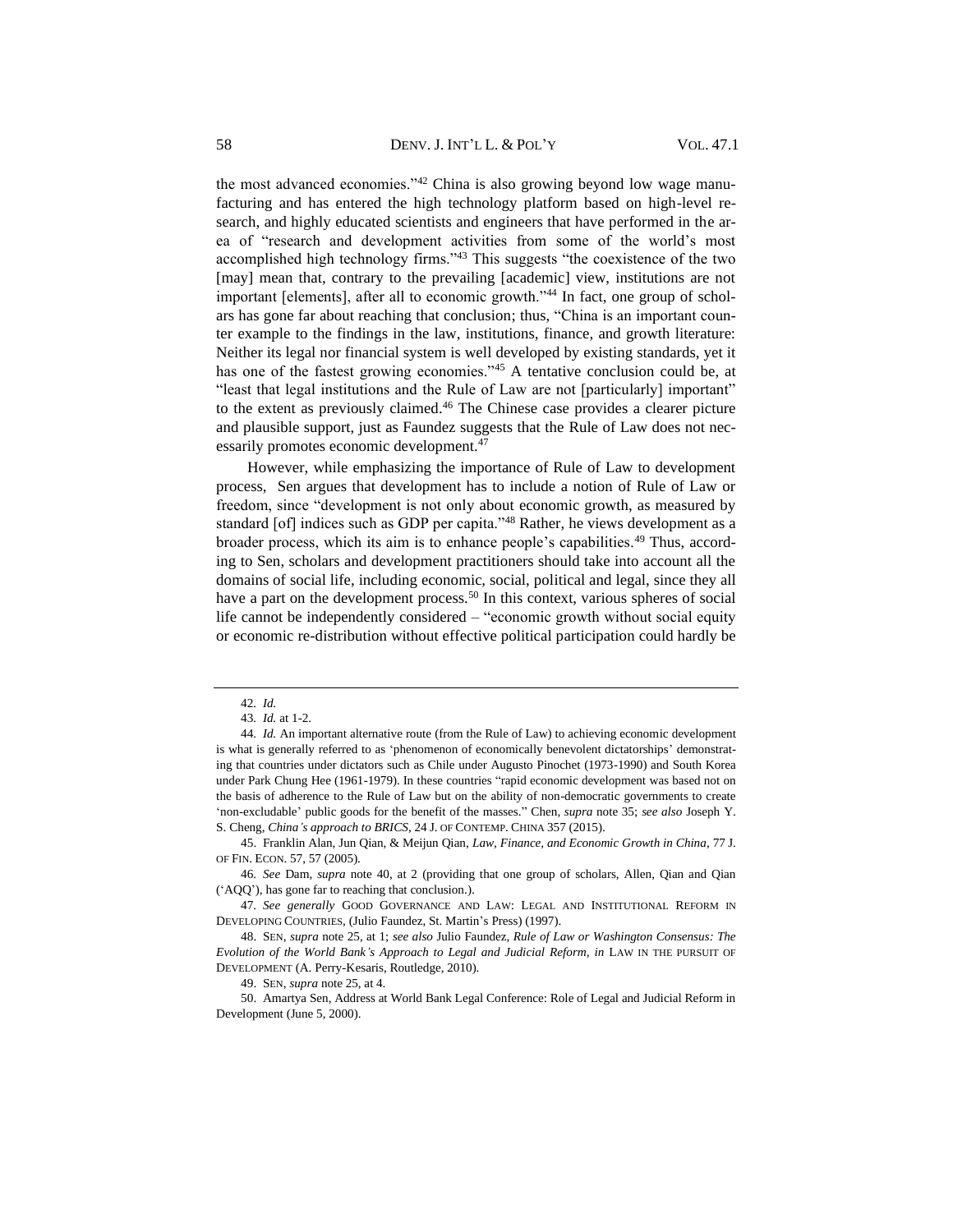regarded as making meaningful contribution to development."<sup>51</sup> In Sen's perspective, these different sectors are part of a single process, since each plays a relatively equal role in enhancing people's capabilities.<sup>52</sup> Within Sen's conceptualization, "even if it were established that Law did not contribute" one iota "to economic growth, Law's central role in the process of development would not be questioned."<sup>53</sup> Sen believes, however, that Law does make an important contribution both to economic growth and to other domains of social life.<sup>54</sup> Yet, he cautions that while Law's contribution to economic growth is crucial, its role is not selfevident.<sup>55</sup> Because social life is complex, in order to understand the role of the Rule of Law in development, it is necessary to carefully investigate the causal interconnections between the economic, social, political and legal domains.<sup>56</sup>

The implication is that societies can still experience economic development with or without the Rule of Law depending on the culture, political leadership, and attitudinal belief of the indigenous population.

#### III. LEGAL THEORETICAL APPROACH(ES)

It is helpful at this point to consider the applicable legal theoretical approach(es) that will assist in the examination and analysis. This paper uses the well-being and functionalist legal theories. While the functionalist legal theoretical approach helps to analyze the importance of making Law functional by considering the distinctiveness of any society the Law is meant to serve or regulate; the well-being theory helps us to understand the necessity of making the Law serve the needs of the indigenous people.

#### *A. The well-being theory*

The well-being theory<sup>57</sup> appears to have dominated the economic-analysis of Law movement in legal scholarship.<sup>58</sup> Well-being theory generally stipulates "that the enhancement of people's well-being is a worthy goal for the State to pursue."<sup>59</sup>

56. Amartya Sen, *What is the Role of Judicial Reforms in the Development Process?*, 2 WORLD BANK LEGAL REV. 33*,* 33-51 (2006).

58*. E.g.,* EYAL ZAMIR & DORON TEICHMAN, THE OXFORD HANDBOOK OF BEHAVIORAL ECONOMICS AND THE LAW (Oxford University Press, 2014).

<sup>51.</sup> Federico Ortino, *Investment Treaties, Sustainable Development and Reasonableness Review: A Case Against Strict Proportionality Balancing*, 30 LEIDEN J. OF INT'L. L. 71, (2017).

<sup>52.</sup> Sen, *supra* note 50.

<sup>53</sup>*. Id.*

<sup>54</sup>*. Id.*

<sup>55.</sup> SEN, *supra* note 25, at 1.

<sup>57</sup>*. See* THOMAS M. SCANLON, WHAT WE OWE TO EACH OTHER (1998). This paper is not interested in discussing the divergent theories of well-being including 'mental state/experimental theories' which state that well-being is wholly determined by individuals' experiences, consciousness, or feelings. Daphna Lewinsohn-Zamir, *The Objectivity of Well Being and the Objectives of Property Law*, 78 N.Y.U. L. REV. 1669 (2003) (stating "desire or preference theory' which holds "that a person's wellbeing is determined by the extent to which her preferences are fulfilled."); *see* JAMES GRIFFIN, WELL-BEING: ITS MEANING, MEASUREMENT, AND MORAL IMPORTANCE (1989).

<sup>59.</sup> Lewinsohn-Zamir, *supra* note 57.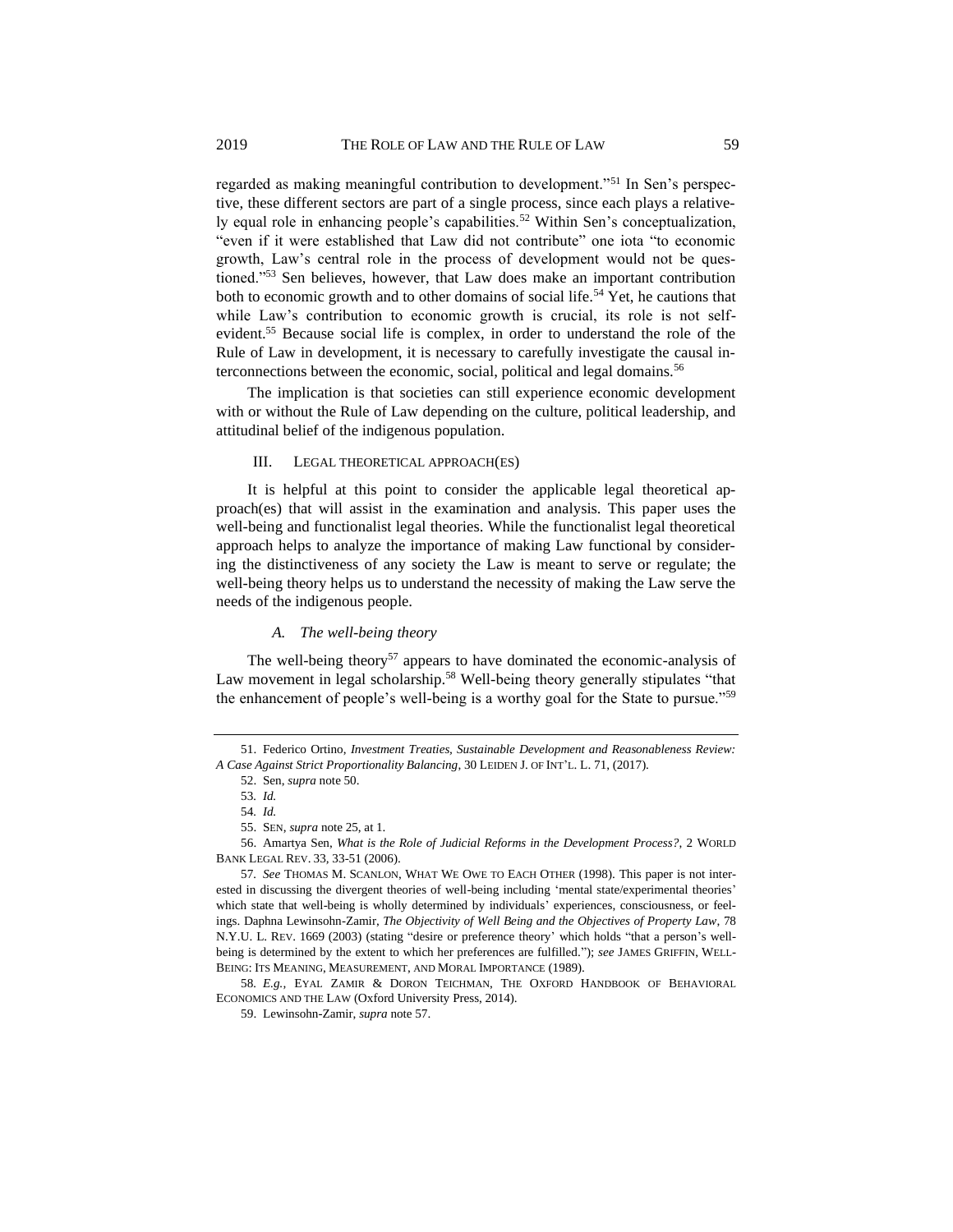In order to achieve the enhancement of people's lives in any given society, the well-being theory needs not be rigid or elitist, but needs to "be sufficiently flexible to respect people's autonomy and allow many paths to achieving a good life."<sup>60</sup> It shows that "objectivity cannot be avoided even in [consideration of] seemingly subjective preferences" of well-being in any given society.<sup>61</sup>

The well-being theory further holds that "our desires are always directed toward some future state of affairs."<sup>62</sup> Humanity "may wish our preferences to be fulfilled because we anticipate that their fulfillment will improve our lives," but the problem is that most people are not allowed to make preferences. Even when they show or make preferences, their expected autonomy for preferences are not respected by those claiming to promote or enhancing people's lives.

Well-being as a legal theory is crucial both in theoretical analysis and practical implementation of the rights to development (including in modern legal reforms). This is because it uses legal requirements that are relevant and manifest for development reforms in the society such as the rule of law, substantive freedom of the people, social justice, equality, human rights, and empowerment. For example, "Amartya Sen's call for understanding development not only in terms of gross national product but also 'in terms of the substantive freedoms of people' that marked an important reframing of the legal and policy discourse around economic development" has as its 'ends' centered largely on well-being of the people.<sup>63</sup> The well-being theory helps us to understand that if legal reforms are fashioned in line to the uniqueness of the lives, values, and cultures of the indigenous people, they will be well-received and effective in the society.

#### *B. Structural functional legal theory*

Using a legal standpoint, a functional "explanation in legal theory is an im-

<sup>60</sup>*. Id.*

<sup>61</sup>*. Id.* at 1673.

<sup>62</sup>*. Id.* at 1678.

<sup>63.</sup> Call for Papers, *2014 Biennial Research Conference: Reassessing International Economic Law and Development: New Challenges for Law and Policy*, American Society for International Law International Economic Law Interest Group (Nov. 13-15), https://www.asil.org/sites/default/files/ILPOST/pdfs/20140424\_EC\_LAW.pdf. *Development as Freedom* weaves the most important strands of recent thinking on economic development, social justice, and human rights into a coherent vision of a better world. According to Sen, expansion of freedom is viewed, in this approach, both as the primary end and as the principal means of development. Development consists of the removal of various types of unfreedoms that leave people with little choice and little opportunity of exercising their reasoned agency. *See* SEN, *supra* note 25, at 5.

The resulting Millennium Development Goals (MDGs) focused much academic research in this area towards a more comprehensive understanding of development, one that would recognize economic growth as intrinsically tied to such areas as: environmental sustainability; food security; the reduction of extreme poverty, hunger, and child mortality; access to health; and the promotion of education and gender equality.

*See* Address at College of Law Sutton Biennial Research Conference: Reassessing International Economic Law & Development - New Challenges for Law and Policy (2014).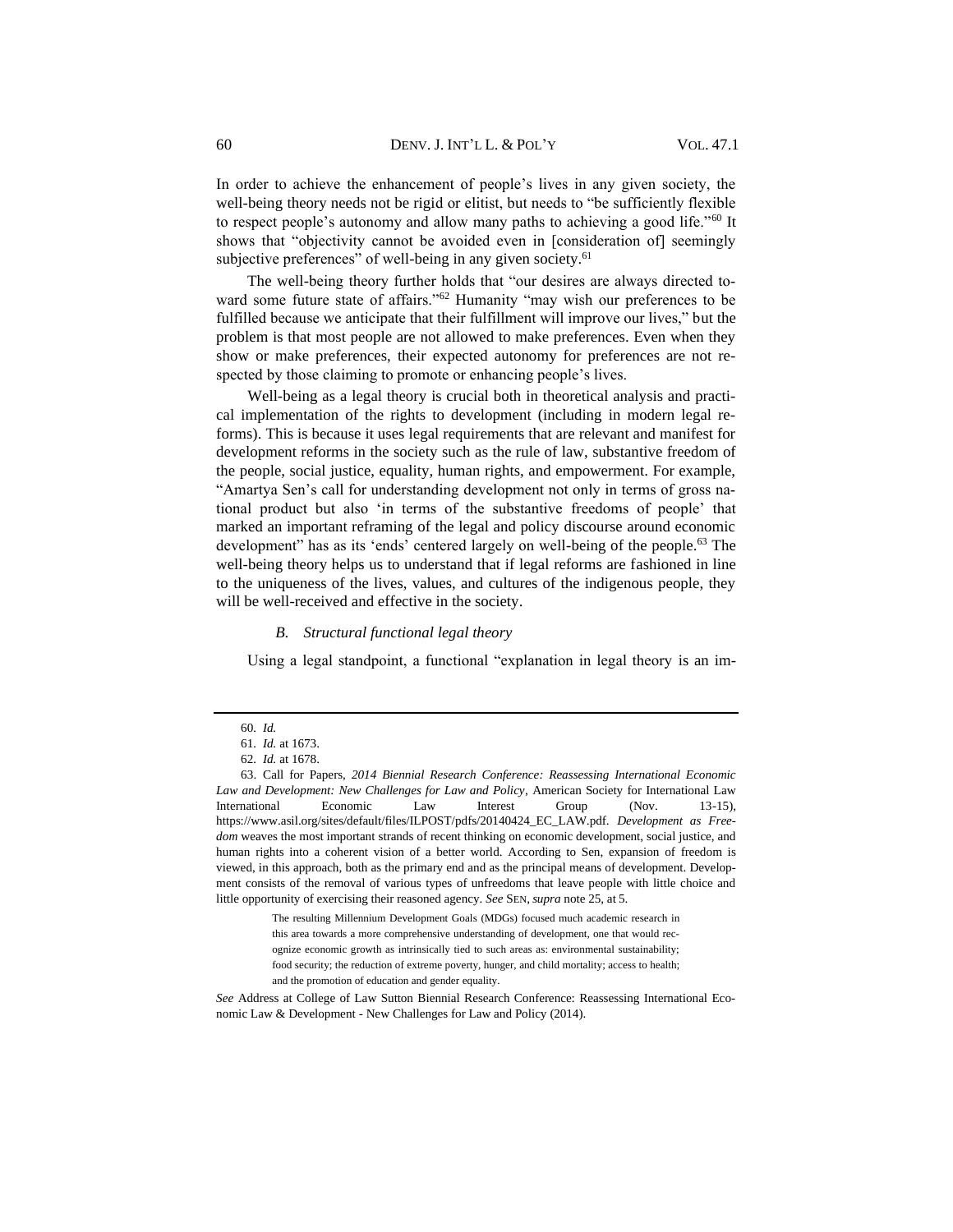portant and familiar legal concept in positive legal theory."<sup>64</sup> This "emphasizes the idea of a functional explanation of a phenomenon or society."<sup>65</sup> For example, when posed the key question of: "Why do legal rules have the form and content that they do, in fact, have?" a functionalist would answer with "the function of a rule can be part of a causal explanation of the content of the rule."<sup>66</sup> When posed, "[w]hy does corporations law limit the liability of stockholders?" A functionalist answer might be that the rules are the way they are because they serve "the interest of the capitalist class, or that this is the rule because it is the efficient rule, and common Law selects for efficient rules."67

Similar questions applicable to this analysis are: why have the problems bordering on the Role of Law and/or the role of the Rule of Law in development process continues to re-occur in developing countries of the global south? A simple answer from a functionalist perspective might be that legal reforms in developing countries do not take into consideration the distinctiveness of those countries. Several other researches "have applied a similar approach in the realm of Law and economic development; [r]eference is often made to Max Weber's nineteenthcentury work 'Sociology of Law', which 'inquired into the casual relationship between particular features of Western Law and the development of capitalism"<sup>58</sup> In particular, Sen's work also provides a helpful answer to the question that is relevant to functional aspect of law.<sup>69</sup> In line with the views of this paper, and the functionalist theory, that Law or the Rule of Law has been dysfunctional in the developing countries, as this paper intends to demonstrate.

#### IV. APPROACHES AND DIRECTIONS OF ROLE OF LAW IN ECONOMIC DEVELOPMENT PROCESS

It has generally appeared in the international development legal regime that Law has been approached as a tool for development itself.<sup>70</sup> In this sense, experts sometimes "assume that international development law is both distinctively placed and uniquely suited" as a mechanism for development "programmes and projects

<sup>64.</sup> Ikejiaku, *supra* note 2 (stating "[p]ositive legal theory attempts to explain and predict legal behaviour, especially the content of legal rules.") *E.g.*, H.L.A. Hart, *Concept of Law*, 1963 DUKE L. J. 629, 629-70 (1963); H.L.A. Hart, *Positivism and the Separation of Law and Morals*, 71 HARV. L. REV. 593, 593-629 (1958); Lon. L. Fuller, *Positivism and Fidelity to Law*, 71 HARV. L. REV. 630, 630-72 (1958).

<sup>65.</sup> Ikejiaku, *supra* note 2.

<sup>66.</sup> John A. E. Pottow, Keynote Address at Commercial Law League of America Luncheon: Bankruptcy Supreme Court Round-Up: Is Functionalism Back? (Oct. 28-13, 2018 ); Lawrence Solum, *Lexicon: Functionalist Explanations in Legal Theory,* LEGAL THEORY BLOG (Jun 10, 2007, 3:04 PM), https://lsolum.typepad.com/legaltheory/2007/06/legal\_theory\_le\_1.html.

<sup>67</sup>*. Id.;* Ikejiaku, *supra* note 2.

<sup>68.</sup> Ikejiaku, *supra* note 2; *See* Kalidou Gadio, Keynote Address at 2010 Harvard African Law and Development Conference: Role of Law in the Development for the African Continent from a Development Agency Perspective (2010).

<sup>69.</sup> SEN, *supra* note 25, at 3.

<sup>70</sup>*. See* Shirley V. Scott, *International Law and Developing Countries*, *in* THE INT'L STUD. ENCYCLOPEDIA (Robert Denemark, Blackwell Publishing, 2010).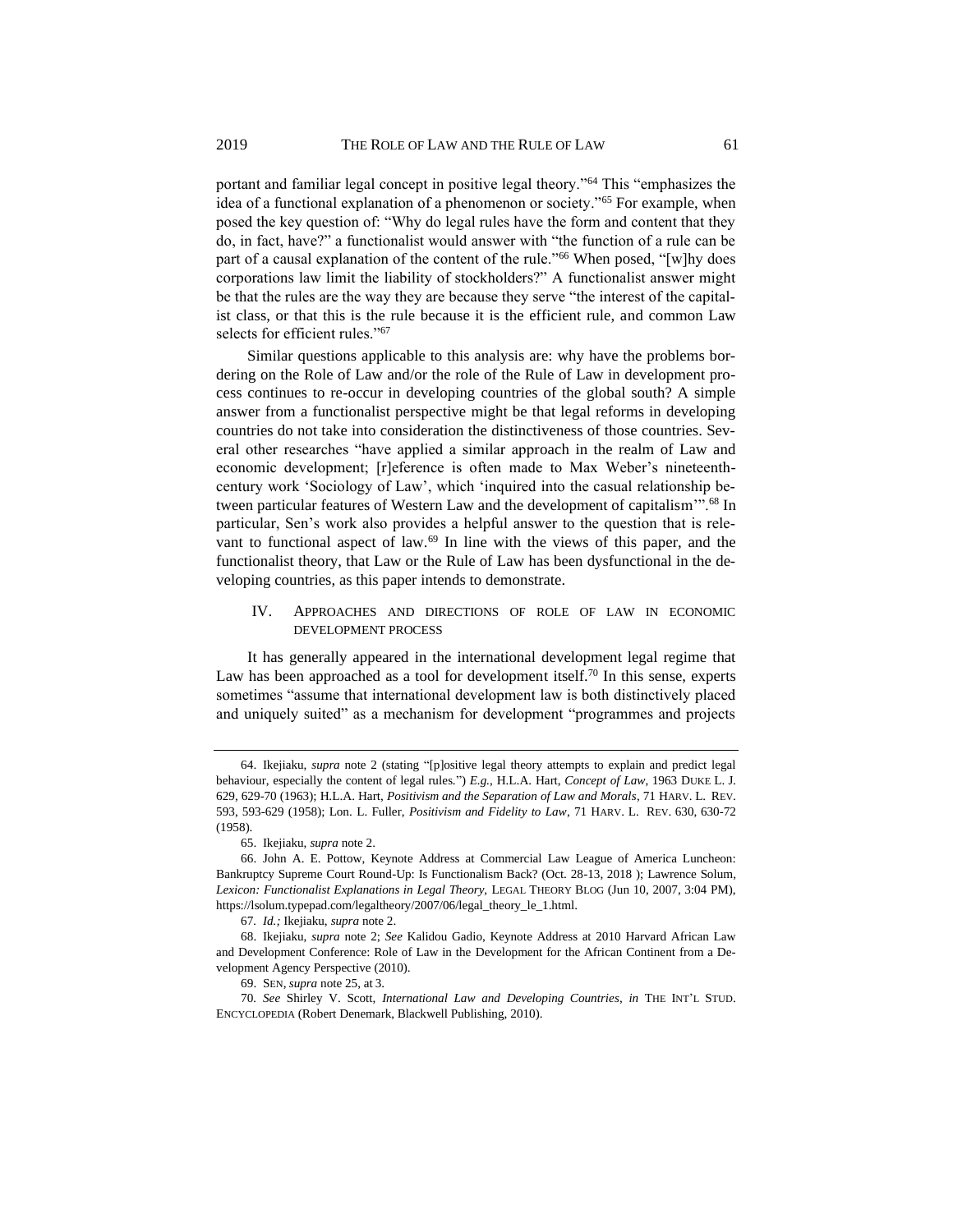because a key function of Law may be to engineer, attain, or enhance the social and economic changes necessary to achieve the goals of development."<sup>71</sup> Furthermore, "it is expected that Law will provide the infrastructural mechanism required for development, and that Law has the capacity to bring about the social, economic, and political changes needed, $72$  including the necessary cultural attitudinal tenets conducive to development."<sup>73</sup> When

Faundez<sup>74</sup> doubted whether the shift in attention from legal institutions to economic analysis would help avoid the problems of the earlier attempts at reforms [in developing countries]; his concern is that all the unanswered questions that lurked behind the "law and development movement."<sup>75</sup>

One of his concerns about unanswered questions relates specifically to the Role of Law and the importance of Rule of Law in development process.<sup>76</sup> Faundez presented his argument by analyzing the different approaches of the law and development movement and that of the World Bank.<sup>77</sup> Even though, they appear similar, he argued that the context in which the Bank's programs were being carried out was to a large extent different.<sup>78</sup> While the law and development movement premised that "the State 'would initiate and promote the process of economic development'", in contrast, the Bank perceived Law as "facilitating market transactions by defining property rights, guaranteeing the enforcement of contracts, and maintaining Law and order."<sup>79</sup> Since the State is no longer the champion of social change, there is a smaller margin for error. However, Faundez, in his analysis, appeared to be uncertain that the faults of the development and law movement would not be repeated.<sup>80</sup> There was doubt whether the "shift in attention from legal institutions to economic analysis would thereby avoid the problems of the earlier attempts at reform."<sup>81</sup> Faundez apprehension was "that all the unanswered questions that lurked behind the law and development movement – the Role of Law and the

<sup>71.</sup> Ikejiaku, *supra* note 2; Tom Ginsburg, *Does Law Matter for Economic Development?* 34 L. AND SOC'Y REV. 829, 837 (2000); Robert Allen Sedler, *Law Reform in the Emerging Nations of Sub-Saharan Africa: Social Change and the Development of the Modern Legal System*, 13 St. Louis U. L.J. 195, 199 (1968).

<sup>72.</sup> David M. Trubek & Marc Galanter, *Scholars in Self-Estrangement: Some Reflections on the Crisis in Law and Development Studies in the United States*, 1974 WIS. L. REV. 1062, 1067-68 (1974).

<sup>73.</sup> Ikejiaku, *supra* note 2; Jane Murungi, *The New Law and Economic Development by David M. Trubek & Alvaro Santos*, 46 OSGOODE HALL L.J. 685, 686 (2008).

<sup>74.</sup> Mashrood Badarin, *Law and Development in Africa: Towards a New Approach*, 1 NIALS J. OF L. & DEVELOPMENT 1-48 (2011).

<sup>75</sup>*. Id.* at 2.; Ikejiaku, *supra* note 2.

<sup>76.</sup> Badarin, *supra* note 74, at 39-40.

<sup>77</sup>*. See generally* Julio Faundez, *Legal technical assistance*, *in* GOOD GOVERNMENT AND LAW: LEGAL AND INSTITUTIONAL REFORM IN DEVELOPING COUNTRIES 1, 12-14 (Julio Faundez, ed., 1997).

<sup>78</sup>*. Id.* at 12-13.

<sup>79</sup>*. Id.* at 13; *See also* WORLD BANK GROUP, *Law and Development Movement,* http://siteresources.worldbank.org/INTLAWJUSTINST/Resources/LawandDevelopmentMovement.pdf .

<sup>80.</sup> WORLD BANK GROUP, *supra* note 79, at 12, 14.

<sup>81.</sup> WORLD BANK GROUP*, supra* note 79.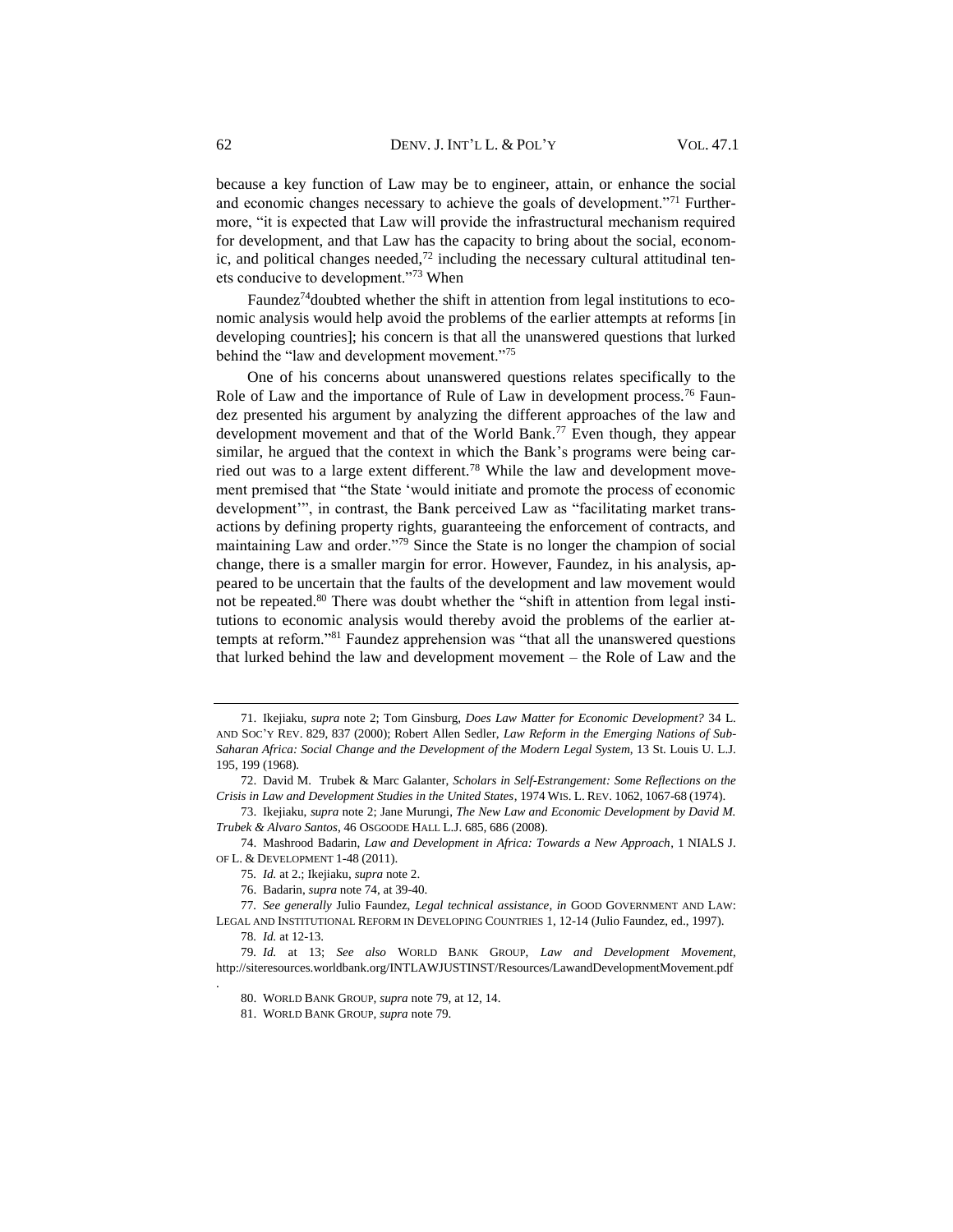formal legal system in development, the relationship between Law and politics, and the relationships among democracy, authoritarianism, and development" – will continue to exist.<sup>82</sup> But, McAuslan and Thome had no doubts that the mistakes of the past, particularly those bordering on the "Role of Law and the formal legal system in development process," would reoccur and no doubt this has continued to reoccur.<sup>83</sup> It is relevant to examine a few prominent approaches to the Role of Law in development process.

#### *A. Natural inherent approach*

One approach is that the international development community is promoting the Law that is legal and judicial reforms by relying on the belief that, besides their inherent efficacy, such reforms will help improve economic performance.<sup>84</sup>As argued, this belief in the efficacy of legal and judicial reforms to stimulate economic development is supported by a "growing body of research showing that economic development is strongly affected by the quality of institutions – including the quality of a nation's legal institutions."<sup>85</sup> However, while there is "the case for reforming legal institutions on economic grounds, it tells little about what institutions to reform" and how to engage in such institutional reform.<sup>86</sup> It is a very difficult task to measure the quality of legal institutions, but it is even more difficult to practically reconcile "the strength of the causal relationships between their quality and economic development, and virtually impossible" from the trends of events within the international system, "to sort out the complex and contingent relationship between the different components of real-world institutions," particularly in the developing countries. $87$  This is similar to what Haggard terms 'the Rule of Law complex,' – suggesting that the relationship between the efficient Law and economic development goes beyond 'getting the Law right', but rather how distinct entities may emerge from complex casual chains that include reciprocal institutions and political arrangements.<sup>88</sup>

#### *B. Internationalization / transplanting approach*

Another approach is the internationalization or transplanting approach of the

<sup>82</sup>*. See Id.*

<sup>83</sup>*. Id.* (discussing Patrick McAuslan & Joseph R. Thome, *Law, Governance, and the Development of the Market: Practical Problems and Possible Solutions*, *in* GOOD GOVERNMENT AND LAW: LEGAL AND INSTITUTIONAL REFORM IN DEVELOPING COUNTRIES 1, 25-51 (Julio Faundez, ed., 1997)).

<sup>84.</sup> Aymo Brunettei & Beatrice Weder, *Political Credibility and Economic Growth in Less Developed Countrie*s, 5 CONST. POL. ECON. 23, 27 (1994).

<sup>85.</sup> YASH, *supra* note 18; WORLD BANK GROUP, *supra* note 79.

<sup>86.</sup> WORLD BANK GROUP, *supra* note 79.

<sup>87</sup>*. See generally* James Smith, *Inequality in International Trade? Developing Countries and Institutional Change in WTO Dispute Settlement*, 11 REV. OF INTL. POL. ECON. 542, 542-73 (2004); WORLD BANK GROUP, *supra* note 79.

<sup>88.</sup> Stephen Haggard & Lydia Tiede, *The Rule of Law and Economic Growth: Where Are We?*, 39 WORLD DEV. 673, 677 (2011).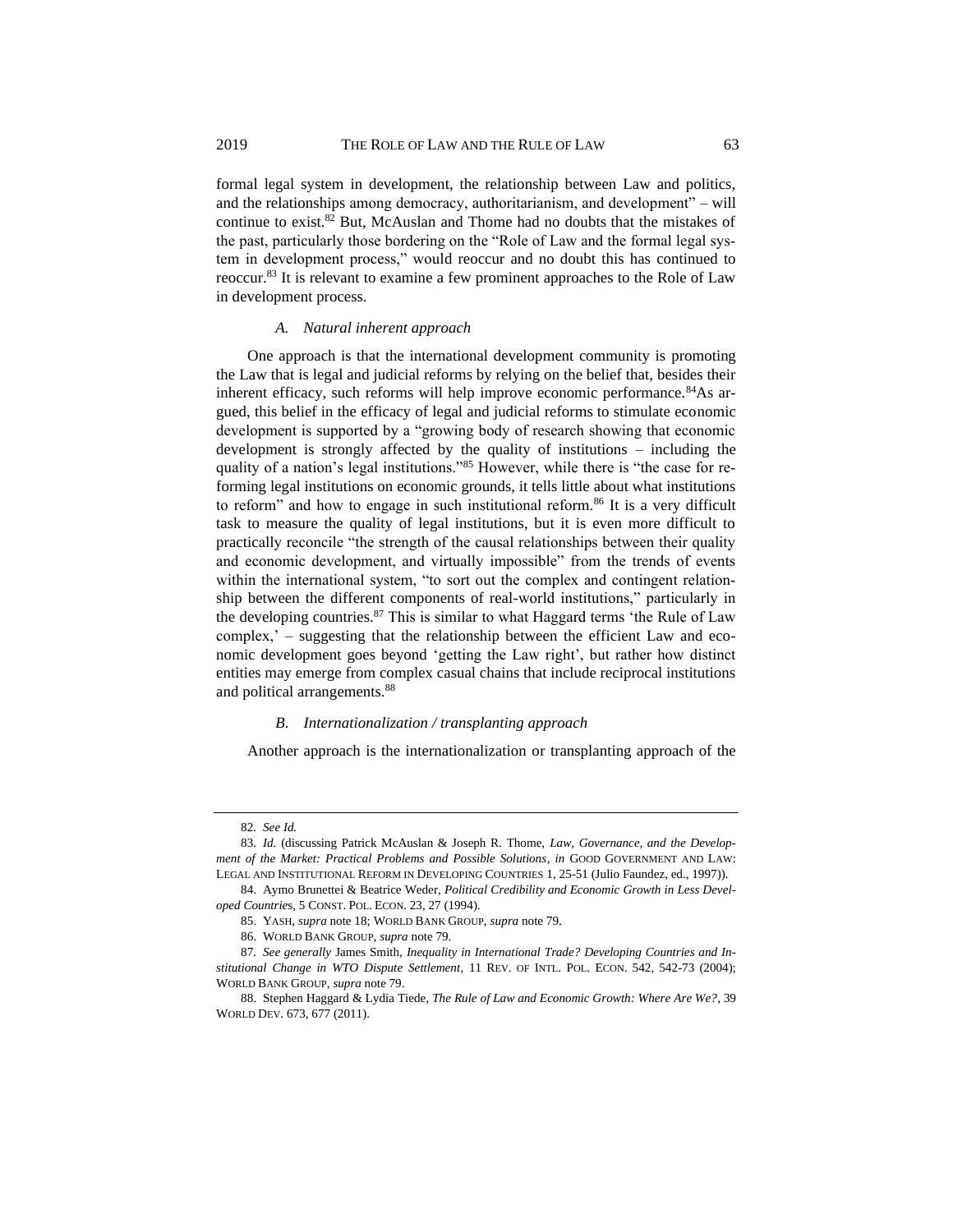Law and legal reform.<sup>89</sup> It can be put forward that virtually all Law reforms which have taken place in the developing countries appear as internationalized and/or transplanted rules.<sup>90</sup> This approach to Law or legal reform is built on three premises: one, that development demands a modern legal framework similar to that of the United States; two, that this should possess clear and predictable rules; and three, that it ought to be capable of being easily transplanted.<sup>91</sup> However, it appears that while this approach reflected on the lessons of the past, and had improved on a few mistakes of the law and development movement, the empirical research and trends of events in the developing world, in most cases, have proved the three assumptions weak.<sup>92</sup> For example, "[w]hile the massive importation of legal code allows countries to quickly overhaul their statutory Law in comparison to the time it took for these Laws to evolve in the exporting countries, available evidence from formerly socialist countries suggests that the enforcement of transplanted Law is often problematic."93

Academic literature suggests that recent World Bank initiatives (about a shift to economic analysis of the law and development)<sup>94</sup> "have involved local lawyers from the beginning in studying the legal system and developing proposals for

91. David Trubek, *The 'Rule of Law' in Development Assistance, Past, Present, and Future, in*  THE ROLE OF LAW IN DEVELOPMENT, PAST, PRESENT, AND FUTURE 1 (Yoshiharu Matsuura ed., 2005).

92*. See generally* PAUL COLLIER, THE BOTTOM BILLION: WHY THE POOREST COUNTRIES ARE FAILING (2007) (outlining the issues with the current law and development model). "Contemporary economic and political development experts tend to concur on the Herculean task facing International Development Law and acknowledge the enormous gravity of the hurdles. Similarly, the total collapse of the (much popular and once confident) "Washington Consensus" and the global financial crisis which began in the Western economies in 2007–2008 out of the subprime crisis in the USA has weaken the confidence of economic theorists. International Development Law pundits and development economists equally admit that they have no reliable knowledge about how to generate economic development." Ikejiaku, *supra* note 2; *See also* Brian Tamanaha, *The Primacy of Society and the Failures of Law and Development*, 44 CORNELL INT'L L. J. 209, 217 (2011).

93. Bernard Black, Reinier Kraakman & Anna Tarassove, *A Russian Privatization and Corporate Governance*, 52 STAN. L. REV. 1, 29 (1999).

94*. See also* Tom Ginsburg, *Does Law Matter for Economic Development?*, 34 LAW AND SOC'Y REV. 829, 837 (2000); *World Bank Group, supra* note 79.

<sup>89.</sup> John Cairns, *Watson, Walton, and the History of Legal Transplants*, 41 GA. J. INT'L & COMP. L. 637, 640 (2013).

<sup>90.</sup> The legal reforms in most African and Asian countries were not based or rooted on local uniqueness and indigenous needs, but rather patterned on those of the Western countries. For example, the rule or principles that everybody is equal before the law could hardly function in developing countries due to their level of development. This is where more than half of the populations live below the \$ 1.90 a day international poverty line. Development successes recorded in places like China and Singapore did not follow the Western tradition. This is also the case on reforms in the legal practice, where the dressing codes are complete transplant of the Western model. The wig and gown used in many countries like India, South Africa, Nigeria and other countries does not even suit their respective climate and practitioners' comfort. Also, is there any possibility in deciding on whether there is an acceptance of an offer (through post) in a contract and therefore a party binding, to apply the (postal) rule in *Adams v Lindsell* in developing countries, where most countries do not even have functional postal service system. Adams v Lindsell *[1818] 106 Eng. Rep. 250.*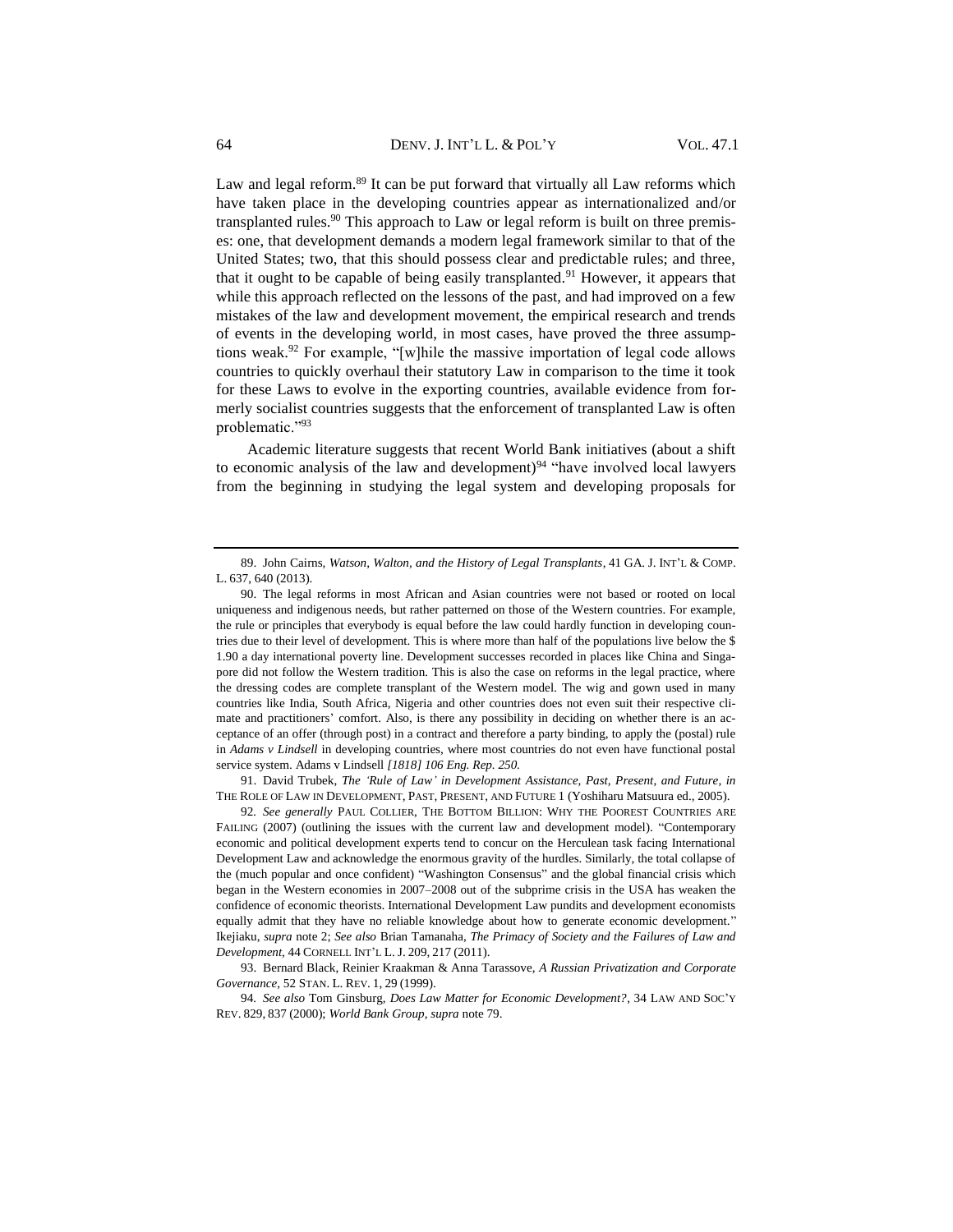change, or have trained local lawyers in the skills necessary for market reform."<sup>95</sup> But there is criticism that, even if some of the past lessons on the weakness of law and development programs have been learned and improved on, "pressures to produce results quickly will work against the gradual and incremental approach to law reform warranted by our current state of knowledge about the relationship between law and development."<sup>96</sup> This paper is of the position that in spite of the acclaimed lessons learned from the past weakness of the law and development movement, and addressing of such weakness; for example, through the involvement of local lawyers and training of the local lawyers. The weakness of the past on the Role of Law in the economic development process continues in the developing countries. This is because the local lawyers involved were trained on studying western legal system and skills on market reform patterned towards, and more beneficial to the western countries.

The new approach this paper proffers is to make international development law agenda more functional in the developing countries. From the functionalist theoretical viewpoint, the local lawyers and practitioners should be trained to learn international development legal reform from the context of indigenous exigencies and distinctiveness (that is the needs, stage of development, cultures, and value systems of the local people). According to the well-being theory, the Role of Law in this direction will be to facilitate local empowerment, social cohesion, and justice.

### *C. Law as a facilitator of development process (the functional approach)*

Against this backdrop, it is the contention of this paper that there is a 'vacuum or gap' that Law supposes to fill in the global efforts towards actualization of good governance and socio-economic development in developing countries.<sup>97</sup> This no doubt has led to more legal scholarly works on the very importance of Law in this direction. Perry and Hatchard, arguing in this perspective, observe that "the ideas about development which fuel contemporary interest in the Law also seem to encourage the hope that Law could simplify development policy making, toning down its engagement with political and economic controversy."<sup>98</sup> In response to

<sup>95.</sup> Thomas Carothers, *The Rule of Law Revival*, 77 FOREIGN AFF. 95-106 (1998); *see also* WORLD BANK GROUP, *supra* note 79.

<sup>96.</sup> THE FORD FOUND., MANY ROADS TO JUSTICE: THE LAW-RELATED WORK OF FORD FOUNDATION GRANTEES AROUND THE WORLD 58 (2000); *see also* WORLD BANK GROUP, *supra* note 79.

<sup>97</sup>*. See* Sachiko Morita & Durwood Zaelke, *Rule of Law, Good Governance, and Sustainable Development*, 3 J. ENVTL. PLAN. L. 378 (2007). The authors submit that while many factors play an important role in development and good governance that many donors are recognizing the importance of rule of law, by "actively supporting legal and judicial reforms, including judicial training, development of new laws and legal institutions, and capacity building." Hammed Hanafi, *The Borderlines of Rule of Law, Good Governance and Sustainable Development: A Disclosure*, 1 AFR. J. OF L. & CRIMINOLOGY 117 (2011).

<sup>98.</sup> DAVID KENNEDY, LAW AND DEVELOPMENT: FACING COMPLEXITY IN THE 21ST CENTURY 17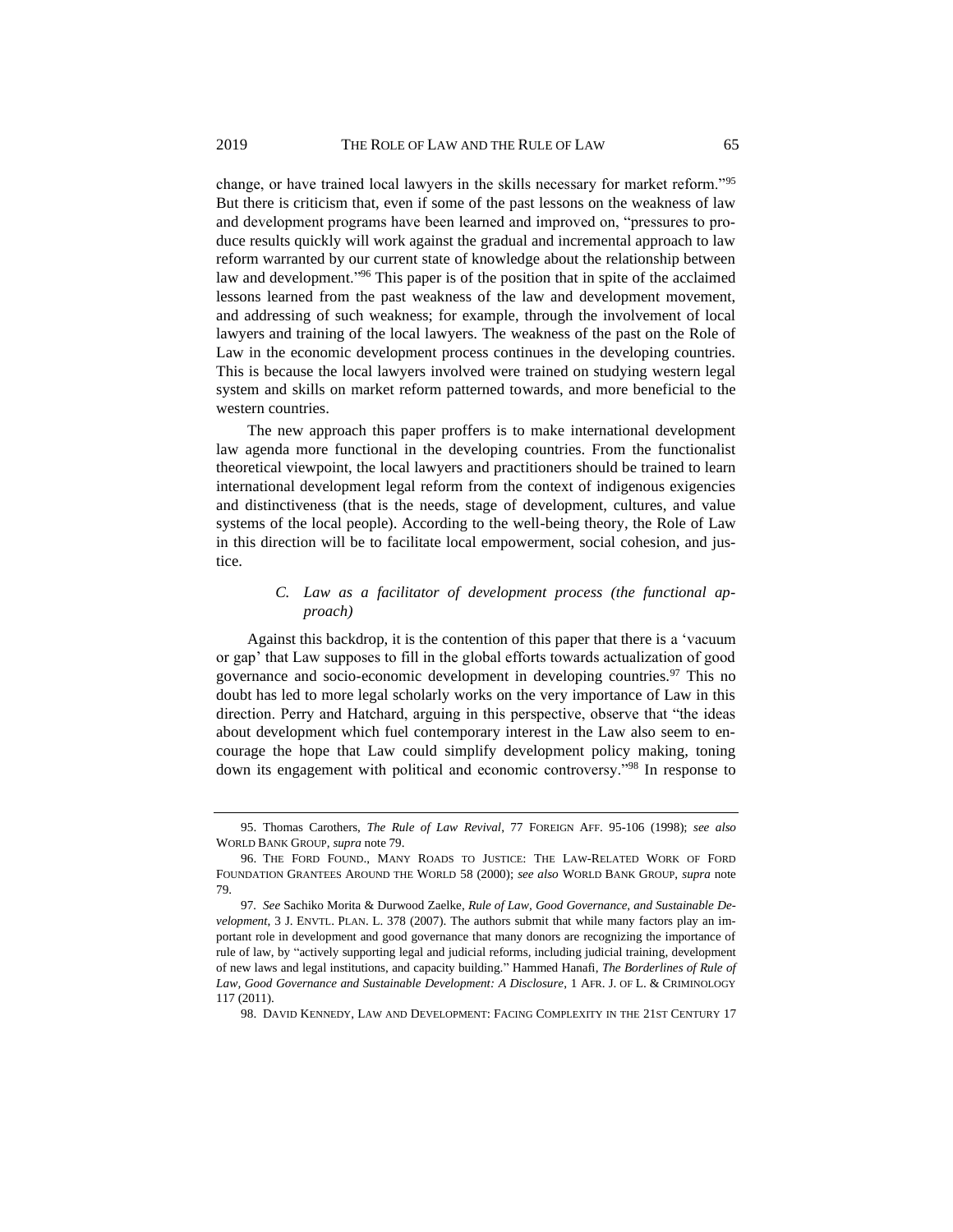the exploitative activities of some multinational companies (MNCs) and poor Corporate Social Responsibility (CSR) in poor developing countries, there were calls to both the international community and national governments of resource-rich developing countries – "To ensure that there is a balanced legal framework in place that recognizes the interests of the broader population. . ."<sup>99</sup> This is in line with both the functional and well-being theoretical approaches as presented in this paper. The functional theory subscribes that Law should be functional by considering the distinctiveness of developing countries in which it is expected to reform, and the well-being theory proposes the necessity of the Law to serve the needs for the welfare of the indigenous people.

From all indications, the new approach emphasizes that "attention to the Role of Law in development offers an opportunity to re-focus attention on the [indigenous] political choices and economic assumptions embedded in policy making" that favor the local populace.<sup>100</sup> There is a suggestion for the centrality of Law as a facilitator of development process when it was highlighted that more recent legal reforms throughout Latin America have focused on local necessities as a way to increase transparency in most institutions and nation building.<sup>101</sup> There is a common conjecture by many scholars that such reforms also improve good governance and by extension economic development.<sup>102</sup> Scholars have argued that "for the Law to be effective it must be meaningful" and functional in the societal context in which it is applied, "so citizens have an incentive to use the Law and to demand for institutions that work to enforce and develop the Law."<sup>103</sup> Furthermore, "[a] legal reform strategy should aim at improving legality by carefully choosing legal rules whose meaning can be understood"<sup>104</sup> in the context of local needs and which purpose will be "appreciated by domestic Law makers, Law enforcers, and economic agents, who are the final consumers of these rules."<sup>105</sup> This is "a crucial condition for improving the overall effectiveness of legal institutions, which over time, will foster economic development."<sup>106</sup> Tamaharan's work lends credence to the position of this paper that legal reform should be pursued based on the needs of the local people.<sup>107</sup> He argued that legal development (not law and development) projects without enjoying an artificial boost derived from money and pressure from

<sup>(</sup>Amanda Perry-Kessaris & John Hatchard eds., 2002).

<sup>99</sup>*. See* ANNE LINDSAY & GERALDINE MCDONALD, UNEARTH JUSTICE 61 (Catholic Agency for Overseas Development ed., 2006).

<sup>100.</sup> KENNEDY, *supra* note 98; Ikejiaku, *supra* note 2.

<sup>101</sup>*. See* Linn Hammergren, *Latin American Experience with Rule of Law Reforms and Applicability of Nation Building Efforts*, 38 CASE W. RES. J. INT'L L. 63, 66-68 (2006).

<sup>102</sup>*. See* Lydia Brashear Tiede, *Legal Reform and Good Governance: Assessing Rights and Economic Development in Chile*, 34 L. & POL'Y, 237, 238 (2012)*.*

<sup>103.</sup> Daniel Berkowitz, Katharina Pistor & Jean-Francois Richard, *Economic Development, Legality, and the Transplant Effect* 2 (Working Paper No. 410, 2003).

<sup>104</sup>*. Id.*

<sup>105.</sup> MARY GORRETH NANTONGO, IMPACT OF LEGAL REFORM ON SUSTAINABLE LAND MANAGEMENT IN TIGRAY, ETHIOPIA (Norwegian University of Life Sciences) (2011).

<sup>106</sup>*. Id*.

<sup>107</sup>*. See* Tamanaha*, supra* note 92*.*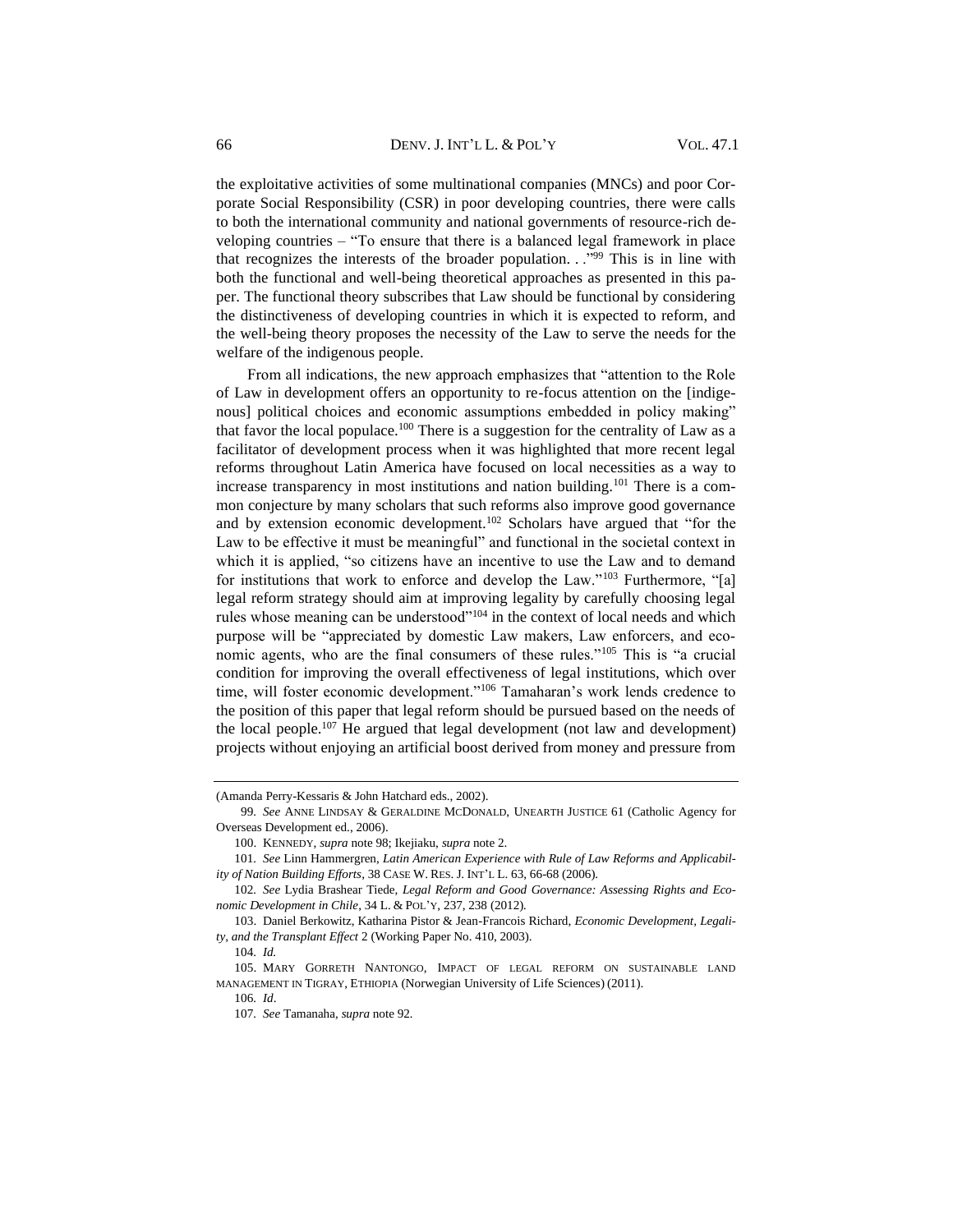externality, must gather "sufficient local support from influential players to prevail

in local socio-political contests over reform."<sup>108</sup> Local agendas and priorities need be engaged.<sup>109</sup> These potential "projects would be designed, run, and implemented by people who understand the situation, who know what is possible and understand what compromises must be made, and who have long term relationships— social and political capital— to draw on in the course of implementation."<sup>110</sup> While "none of this assures the success of legal development initiatives, because legal development in every country is uneven, this consummately of local process of legal reform avoids several of the key flaws that now plagues law and development projects."<sup>111</sup>

In most African countries for example, the legal reforms on anti-corruption Laws have not been effective over the past five decades  $(50 \text{ years})$ .<sup>112</sup> This weak legal framework on anti-corruption has provided a fertile ground on which corruption at all levels, particularly political corruption, thrive. Within this period, "the magnitude of corruption in most African countries, to say the least is alarming, terrific, and disheartening. Corruption by political leaders has been identified as one of the major causes of poverty" and constraint to development, particularly in Africa due to the magnitude.<sup>113</sup> The "incidence of corruption remains one of the greatest challenges" and impediments to "democracy in the continent as virtually all democratic experiments are associated with reports of hyper-corrupt practices.<sup>114</sup> The embezzlement of public funds by unscrupulous leaders of most African countries leads to poverty, high debts, and other socio-economic associated problems" that retard development.<sup>115</sup> For example, "focusing exclusively on the top leadership, Transparency International estimates that Mobutu in Zaire and Abacha in Nigeria may have embezzled up to US \$5 billion each.<sup>116</sup> The Global Witness reports, "several current leaders in Africa are plundering their own treasuries."<sup>117</sup> Including, "former Angola's President Jose Eduardo dos Santos, who it says keeps large sum in bank accounts abroad, and Equatorial Guinean President Teodoro Obiang, who calls oil revenue a 'state secret'."<sup>118</sup> Furthermore, "the Mwai Kibaki government in Kenya, which ousted President Arap Moi in an election in 2003, investigated embezzlement to the tune of \$1 billion by former officials, and the notorious 'African Big Man' the late President Eyadema of Togo was seen as very

<sup>108</sup>*. Id.* at 242.

<sup>109</sup>*. Id.*

<sup>110</sup>*. Id.*

<sup>111</sup>*. Id.*

<sup>112.</sup> Poverty, Conflict and Development, *supra* note 22.

<sup>113</sup>*. Id.* at 19.

<sup>114</sup>*. See* ROBERT SEIDMAN, PUMZO MBANA & HANSON HU LI, AFRICA'S CHALLENGES: USING LAW FOR GOOD GOVERNANCE AND DEVELOPMENT (2006).

<sup>115.</sup> The Relationship between Poverty, Conflict and Development, *supra* note 22.

<sup>116</sup>*. Id.*

<sup>117</sup>*. Id.*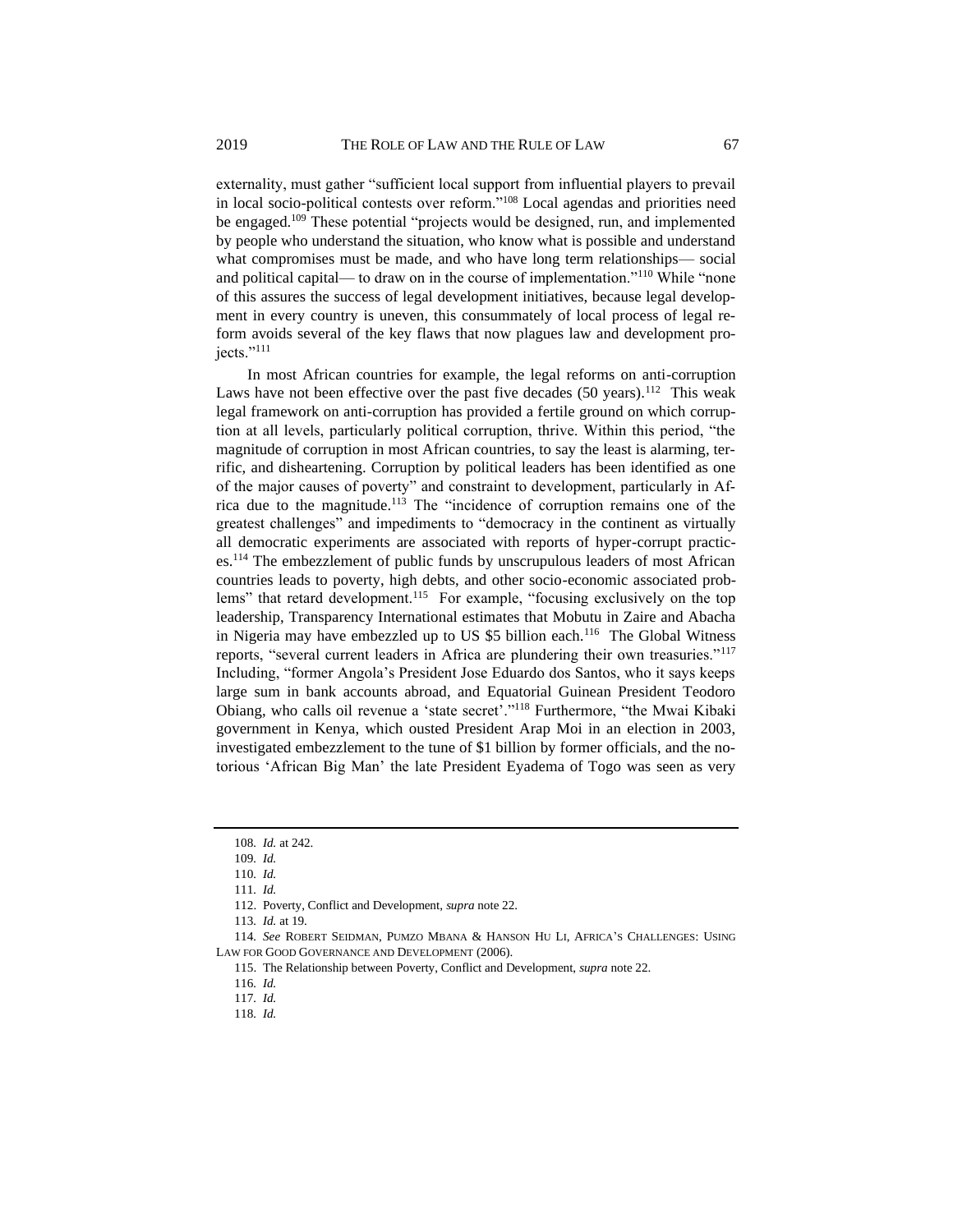corrupt."<sup>119</sup> There have also been corruption charges including ongoing against African political leaders, their officials and "families who used embezzled funds to buy homes in France".<sup>120</sup> These were "Gabon's President Omar Bongo, Republic of Congo President Denis Sassou Nguesso, Burkina Faso President Blaise Compaore, President Teodoro Obiang Ngeuma of Equatorial Guinea, and Angolan President Jose Eduardo dos Santos."<sup>121</sup> Others are Nigeria political office holders who have been identified as corrupt, $122$  and in spite of the current campaign against corruption in Nigeria by the Buhari-led government, little or no successful prosecution of corrupt political officials has been recorded. This is because of the weak legal frameworks and institutions in place in Nigeria, as well as clueless leadership style of Buhari.

The ineffective and weak legal frameworks in place in most African countries make it quite easy for corrupt funds to be stashed or siphoned overseas to foreign accounts. The "aim of the Rule of Law promotion more often than not was to transform local economies to better serve the interest of global investors, rather than improve the living standards of the local population."<sup>123</sup> This is coupled with sophisticated technology set up by the Western world that facilitates the transfer of corrupt funds overseas. The "United Nations Office on Drug and Crime notes that

<sup>119</sup>*. Id.*; Rami Azami, *Profligacy, Corruption and Debt*, DAILY TIMES (PAKISTAN) (February 10, 2005), https://journal.probeinternational.org/2005/02/10/profligacy-corruption-and-debt/.

<sup>120.</sup> Property, Conflict and Development *supra* note 22.

<sup>121</sup>*. Id.*; International Herald Tribune, *French Prosecutors Probe Embezzled Accusations Against African Leaders* (Dec. 1, 2008), http://www.iht.com/bin/print.php?id=6211623.

<sup>122.</sup> Some of the list of the alleged corrupt Nigerian politicians are as follows: Senate President Bukola Sariki, Rt. Hon Yakubu Dogara, Governor Aminu Tambuwal, Governor Lalong, Governor Abdullahi Umar Ganduje, Governor Nasir El-Rufai, Governor Samuel Ortom, Governor Ishaku Darius, Governor Rochas Okorocha, Governor Bindo Jibrilla, Minister for Transportation, Rotimi Amaechi, Minister for Mines and Mineral Resources, Kayode Fayemi, Minister for Labour, Chris Ngige, PDP Chairman, Uche Secondus, PDP ex-Financial Secretary, Olisah Metuh, Raymond Dokpesi, Dudafa Waripamo-Owei, Robert Azibaola, Saminu Turaki, Timipre Sylva, Murtala Nyako, Senator Bello Tukur, Senator Hunkuyi, Senator AbdulAzeez Ibrahim, Senator Adamu Aliero, Senator Danjuma Goje, Senator Abdullahi Adamu, Senator Joshua Dariye, Orji Uzor Kalu, Babachir Lawal, Aliyu Wammako, Sullivan Chime, Rabiu Kwankwaso, Abdullahi Adamu, Abubakar Mohammed, Bello Hayatu, Sen. AbdulAzeez Nyako, Senator Alkali Mohammed, Dr. Aliyu Modibbo, Senator Andy Uba, Senator Nazif, Senator Magnus Abe, Dakuku Peterside, Senator Silas Zwingima, Se. Binta Massi, Mal. Nuhu Ribadu, Dr. Idi Hong, Murtala Nyako, Jummai Al-Hassan, George Akume, Aminu Masari, Gali Na'abba, Barnabas Gemade, Audu Ogbe, COAS Dambazau, Oserheimen Osunbo, Masiliu Obanikoro, Adam Oshiomhole, Jim Nwobodo, Atiku Bagudu, Governor Ahmed Abdulfatah, Abubakar Sani Bello, Usman Saidu Nasamu Dakingari, Senator Lokobiri, Chinweke Mbadinuju Bada, Gbenga Bada. *These 66 Nigerian politicians have been listed as corrupt by the ruling and opposition parties*, BUSINESS INSIDER (Apr. 4, 2018), https://www.pulse.ng/bi/politics/these-66-nigerian-politician-have-been-listed-ascorrupt-id8204890.html. As well as corrupt ex-oil minister Diezani Alison Madueke (and so many others); Yomi Kazeem, *The most fascinating details in United States' fifty-four page case against Nigeria's corrupt ex-oil minister*, QUARTZ AFRICA (July 18 2017), https://qz.com/africa/1032997/nigeriaoil.corruption-diezani-madueke-and-kola-alukos-one57-manhattan-condo-luxry-yachts-and-ferrariracing/amp/.

<sup>123.</sup> Boulanger, *supra* note 14; KOLAWOLE OLANIYA, CORRUPTION AND HUMAN RIGHTS LAW IN AFRICA (2016).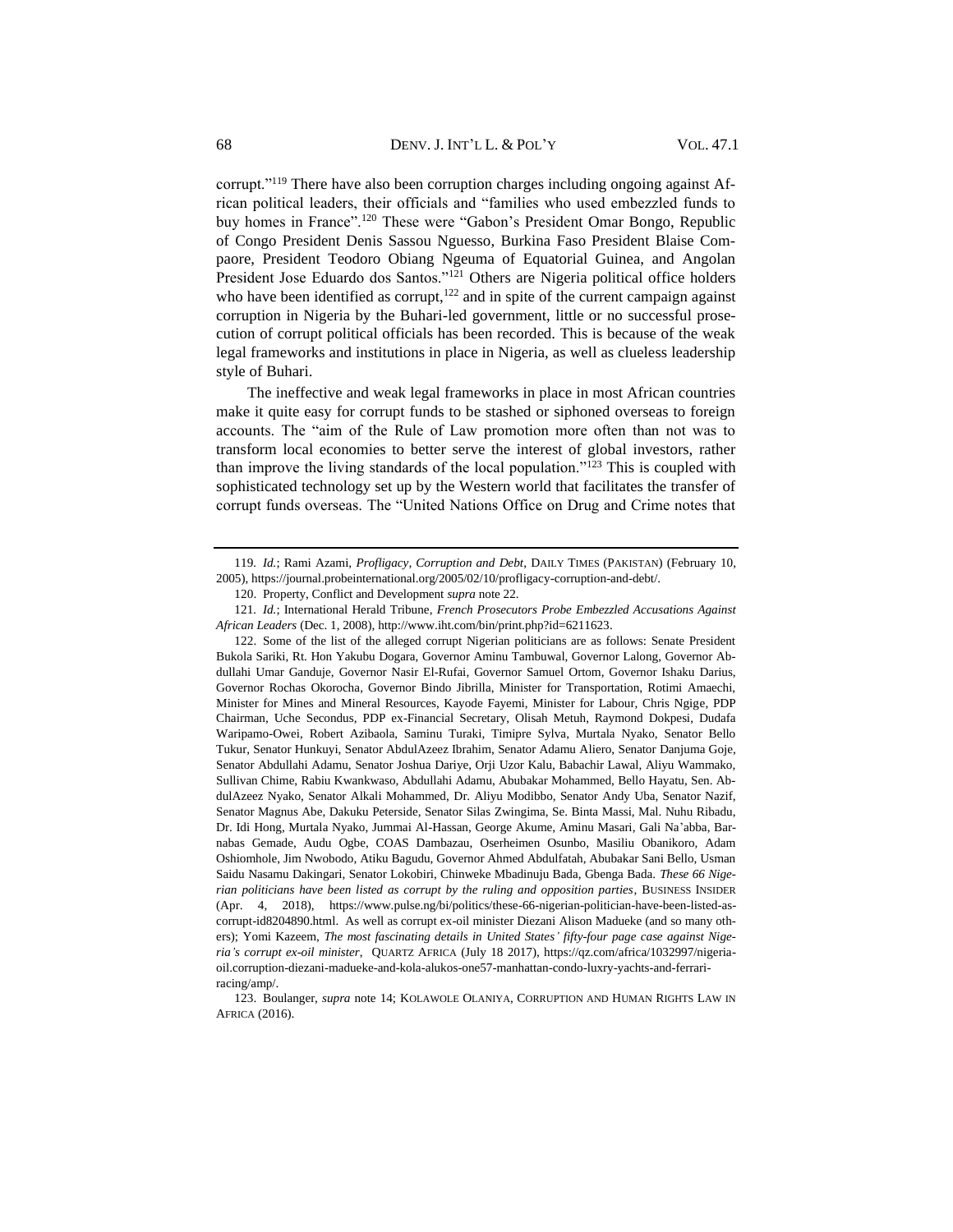siphoning off funds by wealthy elites is doubly problematic in Africa."<sup>124</sup> It argues "that by distorting the Rule of Law and weakening the institutional foundation of economic growth corruption is the single greatest obstacle to economic and social development" in Africa.<sup>125</sup>

On another angle, Hernando de Soto, in his works 'the Mystery of Capital' rightly rationalized that 'Capital' is a legal institution; and made us to see reasons that everything in a market is built on the foundations of norms and mapped out regulations.<sup>126</sup> From a well-being perspective, the more these norms and regulations are streamlined to suit indigenous needs, the more efficient and active the Law becomes.<sup>127</sup> A good illustration is an event titled: "The Rule of Law in Afghanistan," which was organized in 2013 – what was known in Germany as 'Rechtskultren' program of the Forum Transregionale Studien.<sup>128</sup> The event "had invited the head of a Rule-of-Law promotion project of the GIZ, the leading German agency for development cooperation, called 'Strengthening Administrative Education in Afghanistan'".<sup>129</sup> The project aimed at a more efficient public administration by helping to establish basic and advanced training for senior-level public service staff in Afghanistan.<sup>130</sup> Two Fellows of the Rechtskulturen program were also invited to comment on the presentation of the project.<sup>131</sup> The project, which was (maybe naively) meant to show as an example of "encounter between theory and practice," however ended up (maybe predictably) in a show-case of the "abyss that separates the two world" (developed and developing) about how the notion of legal reform works in theory and in practice.<sup>132</sup> The "motivation of representative of the GIZ sent to Afghanistan with a mission to implement a project with predefined goals was to present successes of the project and to ask for scholarly advice about how to address the very specific difficulties and failures encountered so far."<sup>133</sup> The representative "was open to criticism, but not in a position to change the fundamental structure of the project" with pre-defined goals (that is '*transplanted'*).<sup>134</sup> In contrast, "the scholars criticized the underlying assumptions of development projects in general and this specific intervention in Afghanistan in particular."<sup>135</sup> Scholars "questioned based on their own empirical research in Afghanistan, basic concepts used in the project description and presentation, such as 'corruption' or the 'rule of law'".<sup>136</sup> Scholars pointed to the damage that was

127*. Id.*

129*. Id.*

<sup>124.</sup> Poverty, Conflict and Development, *supra* note 22.

<sup>125</sup>*. Id.* at 81.

<sup>126.</sup> HERNANDO DE SOTO, THE MYSTERY OF CAPITAL: WHY CAPITALISM TRIUMPHS IN THE WEST AND FAILS EVERYWHERE ELSE (2000).

<sup>128.</sup> Boulanger, *supra* note 14.

<sup>130</sup>*. Id.*

<sup>131</sup>*. Id.*

<sup>132</sup>*. Id.*

<sup>133</sup>*. Id.*

<sup>134</sup>*. Id.*

<sup>135</sup>*. Id.*

<sup>136</sup>*. Id.*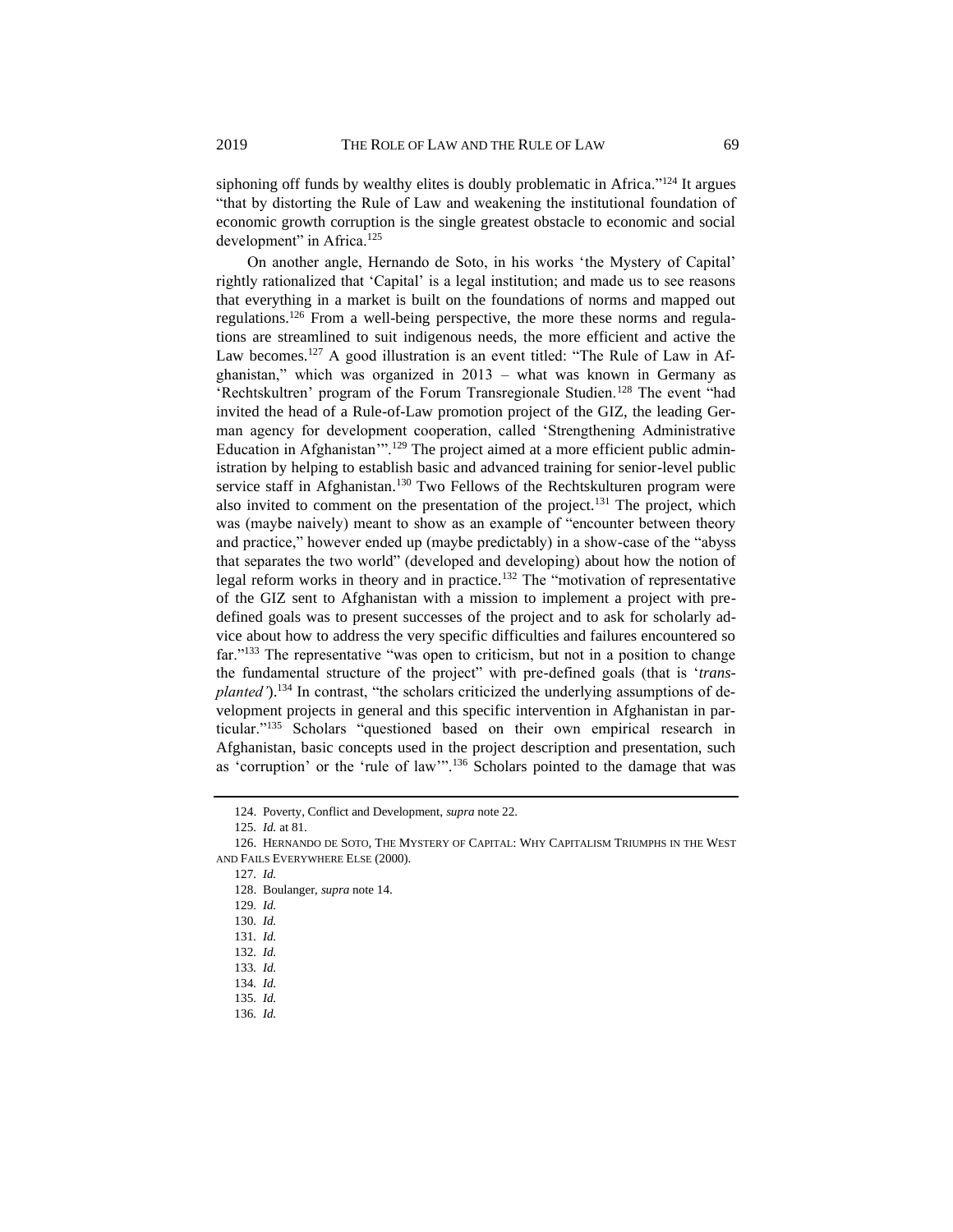done by the presence of Western experts on the ground [in Afghanistan], such as surge of prices for food or rent.<sup>137</sup> Or by the artificial economy that was created by the demands of these experts for interpreters, drivers or bodyguards,"<sup>138</sup> which were destined to collapse once the experts left – in this sense the reform project was not designed based on indigenous needs.<sup>139</sup> In this direction, it agrees with the argument that the "aim of Rule of Law promotion more often than not was to transform local economies to better serve the interest of global investors, rather than improve the living standards of the local population." This direction is not functional and does not serve the interest of the indigenous populations – it is therefore against the stipulations of the functional and well-being theoretical approaches as presented in this paper. Equally, this is not the proposition of the new approach that this paper proffers; rather the new approach of seeing Law as a facilitator will help take into consideration indigenous needs and distinctiveness, "thereby remove disagreements over reform priorities and improve efficiency and accountability."<sup>140</sup>

Thus, the focus on Law as a development policy directed to suit the distinctiveness of a particular local community, "shares a great deal with other efforts to replace political and economic thinking with a general appeal to technical expertise and ideas about best practice,"<sup>141</sup> which serves the interests of the indigenous people as an aid or facilitator to both economic and political approach to development.<sup>142</sup>

#### V. SUMMARY AND CONCLUSION

This paper examines the approaches to the Role of Law and the importance of Rule of Law in economic development process. It critics the current approach which sees Law as a 'tool or mechanism for development itself' – that is as an 'end in itself'. The central argument of the paper is that the Role of Law and the role of the Rule of Law in development process has to be reconfigured away from the notional transfer of Western institutions to developing countries, and is expected to be located in the specific needs and culture of these countries.

The paper finds that even though there appears to be a close correlation between efficient Rule of Law and economic growth – a very essential attribute of economic development, and between respect for the Rule of Law, justice, political stability, and sustainable development. However, because the Rule of Law is a multidimensional concept that connotes wide-ranging different attributes that are very difficult to measure the implication is that societies are capable of experiencing economic development with or without the Rule of Law depending on the cul-

<sup>137</sup>*. Id.*

<sup>138</sup>*. Id.*

<sup>139</sup>*. Id.*

<sup>140.</sup> Ikejiaku, *supra* note 2.

<sup>141.</sup> Murungi, *supra* note 73.

<sup>142.</sup> Jan-Erik Lane, *Good Governance: The Two Meanings of "Rule of Law"* 1 INT'L J. POL. AND GOOD GOVERNANCE 1 (2010).